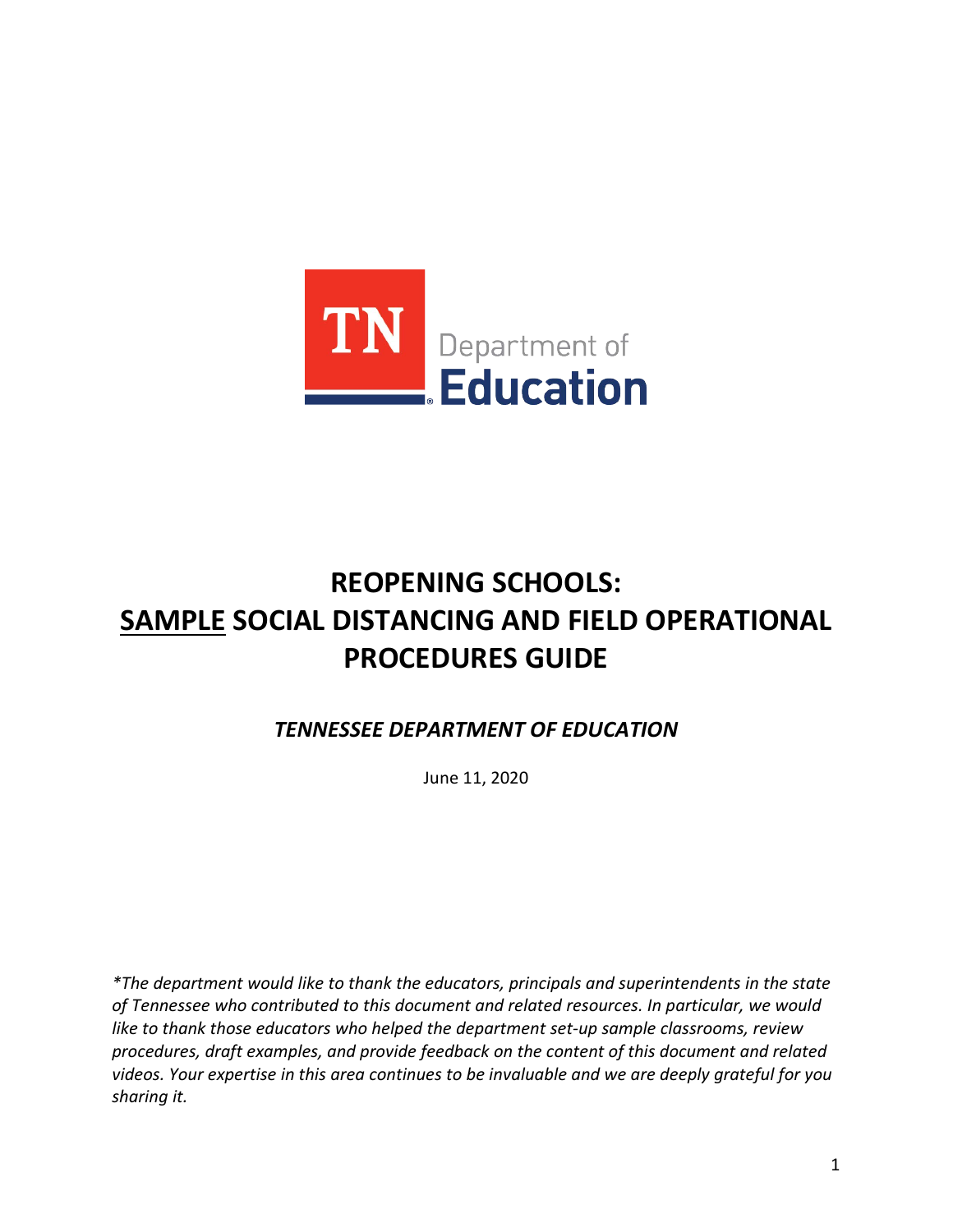# **INTRODUCTION**

#### **Purpose of the Guide**

 Schools across Tennessee are considering plans for reopening schools in the fall. In that same respect, districts have asked for explicit guidance on how to handle school reopening. Many have pointed to the broader guidance documents that have been published as good starting points for their work and collective thinking. However, a number of districts have also voiced a need in understanding how to operationalize some of the guidelines and best practices being suggested and outlined.

 This document is intended to take the guidance provided in the Tennessee Department of context to determine what procedures and precautions they believe are in the best interest of their students, staff, and communities. **These are EXAMPLE procedures to provide support for systems as they consider and plan for school reopening. This is not a comprehensive list of**  Education (TDOE) LEA Guide and reopening toolkits and create sample procedures that schools can follow. These procedures are only intended to be samples of how districts and schools may think about putting recommendations into practice. It is the decision of each local district and **every procedure necessary, nor will every procedure work for every school.** The use or application of these procedures will likely vary with the changing conditions and will be specific to each district and school community. Thank you to the educators and principals who helped design and give feedback on the contents included in this document.

#### **Assumptions**

- • *Structure of Schools*: Most public schools are not organized to support social distancing currently identify are required or what should be occurring now. As such, school communities will need to make decisions about any operational shifts that may be (and related hygienic measures during a pandemic) as extensively as some sites may necessary to keep people healthy and safe.
- • *Prioritizing Public Health*: Public health must be the primary priority for staff and students and all guidance should be developed with that priority in mind.
- impact will be important considerations for communities as they navigate the choices • *Dependencies between the Economy and Education*: Economic recovery relies on parents being able to fully and productively engage in the workforce, which often requires on-site school, before and after care, etc. Considerations around familial on which reopening pathway(s) they might select (see the LEA Guide).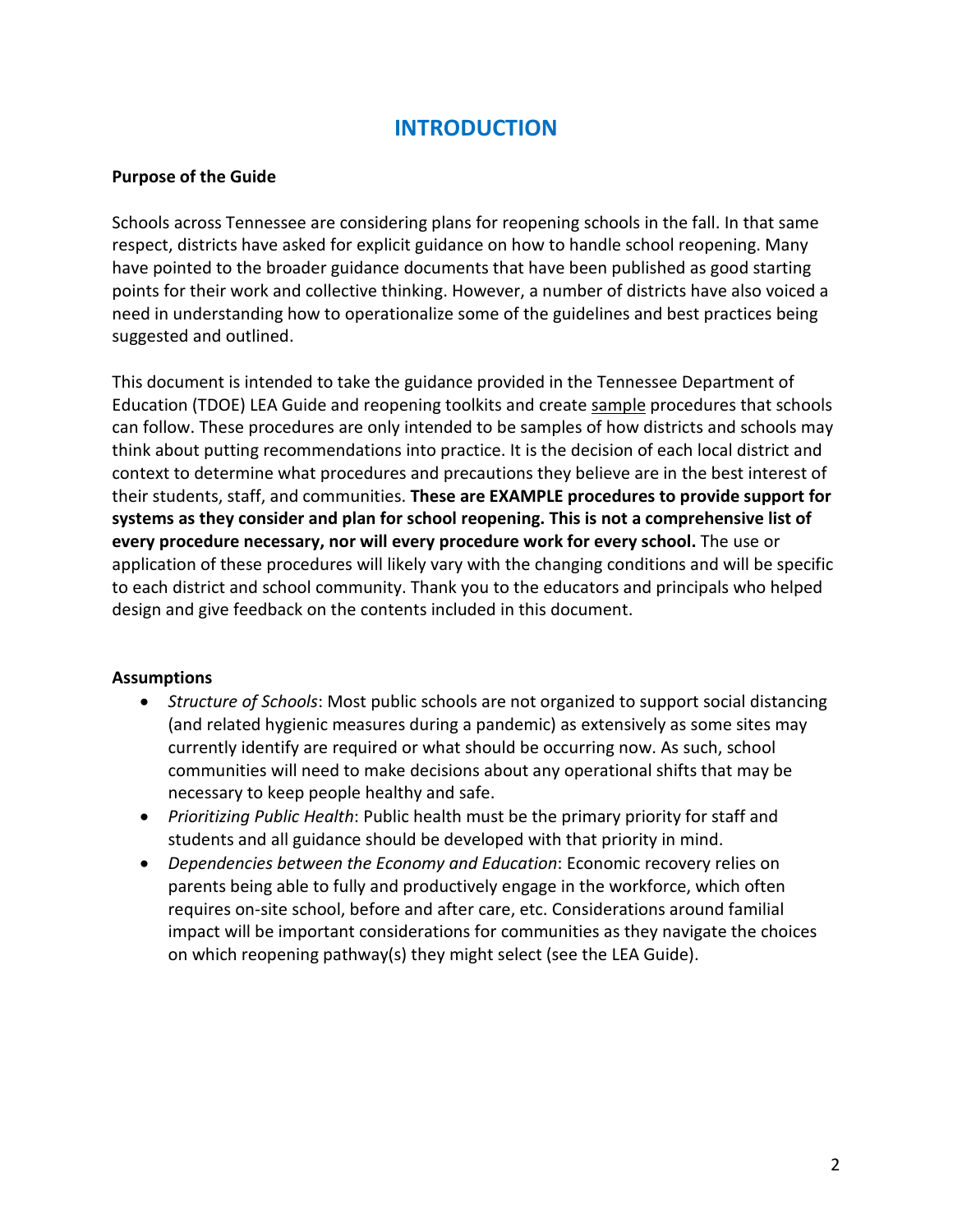#### **Key Concepts**

- • Districts should actively plan for how the virus will be addressed at the district, campus, and classroom level, and create necessary plans detailing those expectations.
- and informed decisions to take place. • All related policies and/or procedures should provide flexibility and allow for reasonable
- Efforts should be focused on managing virus spread and the overall impact on students, staff, and communities.
- provided to all students, families, and staff before the start of the school year, and these • Education and trainings on COVID-19 and related procedures or expectations should be procedures and expectations should be continuously updated to reflect current information and public health recommendations.
- eliminated, aligned with guidance from the Department of Health, as they present a • Travel, events off-campus or other large-group activities should be postponed and/or significant risk for virus spread.

#### **Preparedness "Cheat Sheet"**

- • Physical Space limited public access on campus, strict delivery procedures, controlled entry/exit, one-way foot traffic patterns, clear drop-off procedures with staggered start times, grid and spaced seating, marked lines, open space partitions, plastic guards
- machines or other "high-touch" objects, decommissioned drinking fountains, airflow considerations, elimination of shared supplies, adjusted material distribution/collection • Facilities – no-touch bathrooms, no-touch trash cans, hand sanitizer stations, no vending
- • Transportation– increase bus routes to increase social distancing, sanitize after each route, increased traffic control for increased foot and parent drop-off
- • Meals-- food fully boxed, individually wrapped cutlery and seasoning, staggered meals and independent seating, meals in classrooms, no sharing of food or drink, no cloth face coverings while eating or drinking
- signage to increase adherence to distancing, staff and student training, reflective • Health – physical distancing, cloth face coverings worn, promotional campaigns and attendance policies, sick and isolation leave, case notification, system for contact tracing support, closure policies, beginning-of-day screener, isolation facility on every campus, identified health partner, regular inspections, after illness return-to-school policy

#### *Caveat and Disclaimers*

 *all students. The document contains links to other resources and sites. Those are provided for convenience only and do not constitute an endorsement. It is likely that evolving circumstances will necessitate changes to this The information provided in this and related documents does not, and is not intended to, constitute legal advice. This is intended to be a guidance document to support local districts and all information included is for reference only. Because local school board policy and unique facts make dramatic differences in analyzing any situation, the Tennessee Department of Education advises each school district to consult with the local school board attorney for specific legal advice regarding the impact of the COVID-19 pandemic on school operations. Additionally, the Tennessee Department of Education encourages districts to consult their local health departments to ensure that the health and safety of all students and staff are prioritized while working to provide a high-quality education to document and local plans. While this guide is not comprehensive to all needs nor static in nature, it is intended to capture the most important components necessary for school planning as of the date of release*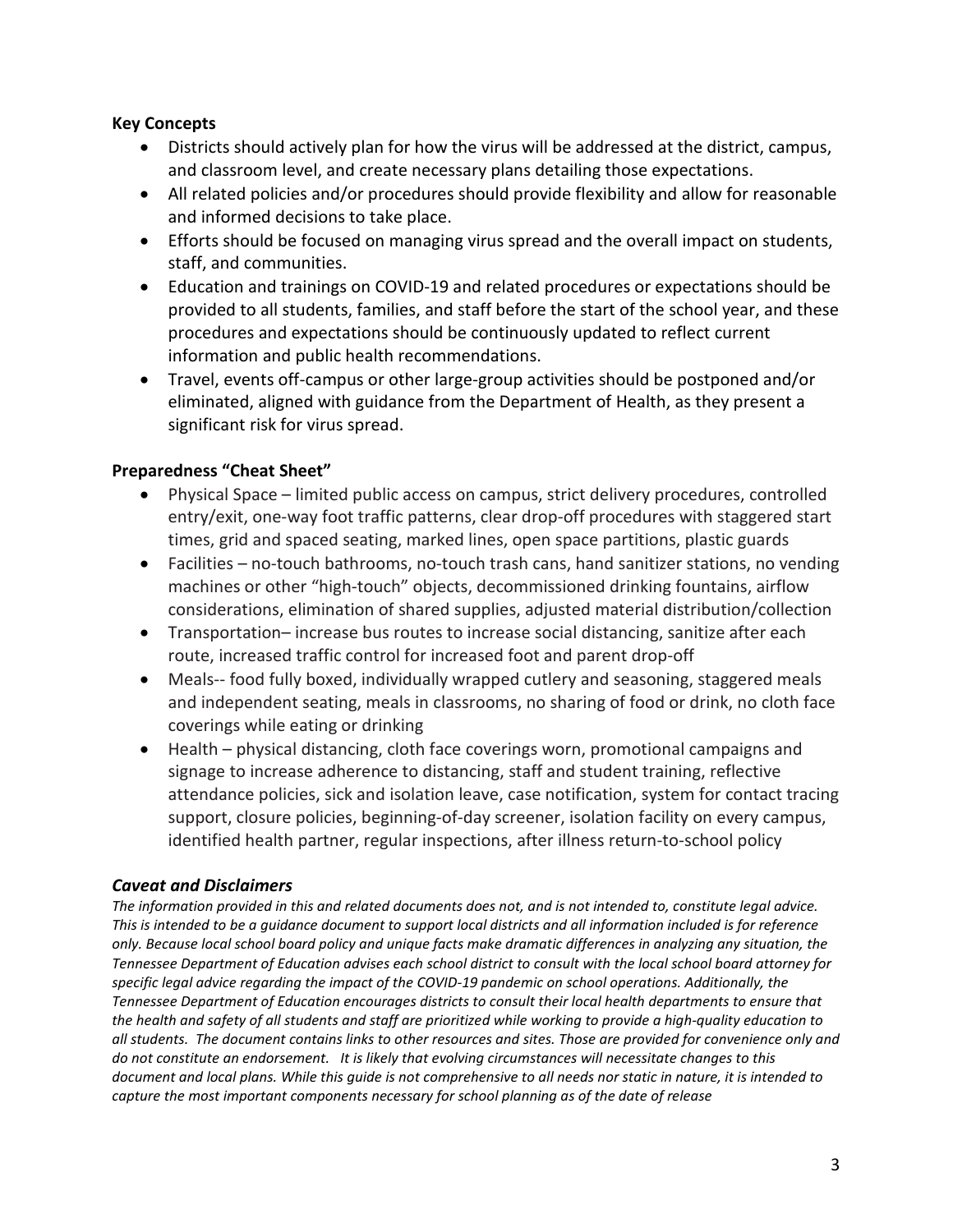# **Sample Baseline Supplies, Resources and Equipment Checklist to Consider**

 The use of personal hygiene and disinfecting materials are decisions and procedures made and developed by local school districts and should reflect guidance from the Centers for Disease Control and Prevention (CDC) and state and local public health agencies. The information below should help with decision-making.

- $\Box$  Clear screens or privacy boards to separate people when 6-feet may not be maintained
- □ No-touch thermometers
- $\Box$  Hand sanitizer (minimum 60 percent alcohol)
- □ Soap
- $\Box$  Disinfectant wipes and other cleaning supplies (consult CDC guidelines [https://www.cdc.gov/coronavirus/2019-ncov/community/clean-disinfect/index.html\)](https://www.cdc.gov/coronavirus/2019-ncov/community/clean-disinfect/index.html)
- □ Disposable gloves
- $\Box$  Cloth face coverings for students and staff
- $\square$  Surgical masks and face shields for school nurses, bus drivers, and other staff at higher risk for contact with body fluids
- $\Box$  Ziploc or sealable plastic bags (for sanitary storage of extra supplies)
- □ Oximeter
- $\Box$  Training videos (for visitors and substitutes)
- □ Cones
- □ Tape (for walkways, etc.)
- □ Signage
- □ No-touch trash cans

# **LEA Planning Checklist**

This section is intended to identify those areas of pre-planning that should be considered as broader plans are being developed.

- $\Box$  Identify the state, county and local guidance and/or policies and/or orders in place.
- $\Box$  As needed, consider purchasing no-touch, thermal scan thermometers for screening symptoms. The department will work to provide no-cost or low-cost options.
- $\square$  Determine equipment availability, including having a plan for an ongoing supply of appropriate personal protective equipment (PPE).
- door stops, paper towels, and cleaning supplies). Consult CDC guidelines  $\Box$  Stock cleaning supplies and ensure that enough are continuously present to disinfect the school or district sites (including hand sanitizer, soap, tissues, no-touch trash cans, <https://www.cdc.gov/coronavirus/2019-ncov/community/clean-disinfect/index.html>
- and students or staff with disabilities (i.e., for students requiring medical procedures,  $\Box$  Create plans for different requirements that might need to be in place related to PPE toileting, lifting, feeding, etc.).
- $\Box$  Cancel field trips and other group activities.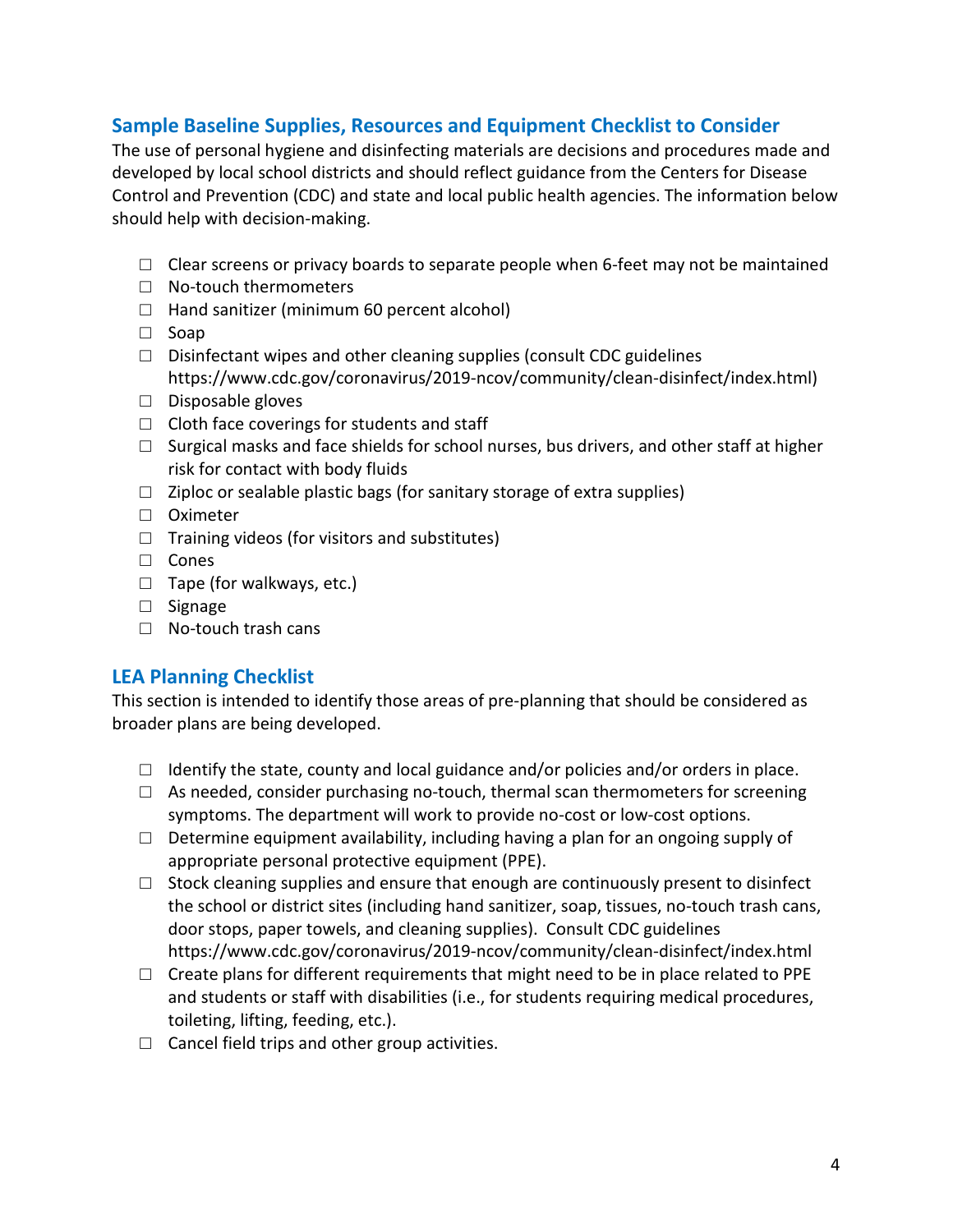- $\Box$  Identify a safe isolation area to separate individuals who exhibit symptoms of COVID-19 Should a student or staff member exhibit symptoms, they should immediately don a face covering and wait in this isolation area until leaving school.
- $\Box$  Limit access to the building for all visitors. Essential visitors should be screened for symptoms and required to wear a cloth face covering while on campus Identify procedures for safe delivery of packages, mail, etc.
- consult specific guidance from the Tennessee Department of Health (TDH) and the CDC. □ Please see the LEA Guide, Physical Health Toolkit, and Continuity of Instruction Guide for more information on planning activities related to school closing. as Additionally,

# **Personal Health Considerations Checklist**

 $\overline{a}$ 

- $\Box$  Handwashing. In accordance with CDC and TDH guidelines, all districts and schools and water for at least 20 seconds. should have a handwashing and sanitizing plan. This should include frequent opportunities to wash hands with soap and water. Individuals should wash with soap
- $\Box$  Hand Sanitizing. Ensure regular and close access to hand sanitizer containing at least 60 percent alcohol. Hand sanitizer should be located in every classroom and throughout the school. Ensure young children have adult supervision when using hand sanitizer.
- $\square$  Student Support. All students should have the opportunity to be able to practice any procedures related to health and safety.
- □ All training should include: hand washing; using tissue to wipe nose and sneeze; limiting face-touching and use of cloth face coverings<sup>[1](#page-4-0)</sup>.
- $\square$  Students and staff should wear cloth face coverings while in the building, as school policy indicates. Cloth face coverings should also be worn outside while on campus if a distance of at least 6 feet cannot be maintained between individuals.
- activities. Desks in classrooms should follow guidance related to facing the same  $\Box$  Draft a plan for physical distancing in classrooms and common areas. Consider the needs of students at different age levels and balance what is realistic in day-to-day direction, being spaced apart, and being disinfected regularly (after each use).
- $\Box$  Physical education (PE) should be limited to activities that do not involve physical contact and do not require shared equipment. All materials used should be disinfected after each class period

<span id="page-4-0"></span><sup>&</sup>lt;sup>1</sup> Please note that cloth face coverings are not recommended for children under age 2yrs, anyone who is unable to remove their own cloth face covering without assistance, or anyone who is unconscious or sleeping. Children who cannot tolerate wearing a cloth face covering or who continuously touch, chew or suck on it, should be excused from wearing one. Individuals with respiratory conditions that make breathing difficult should not wear a cloth face covering.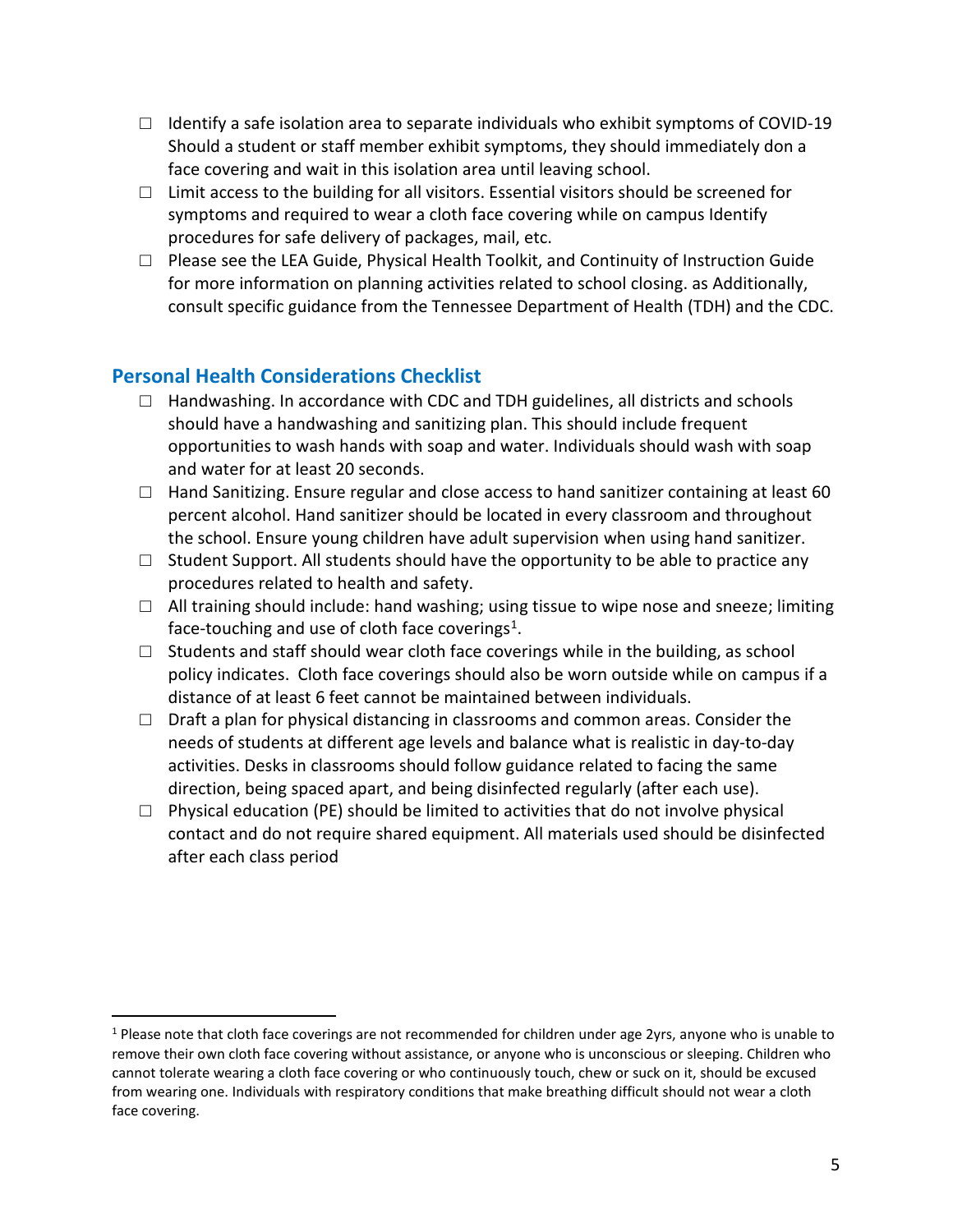# **Cleaning and Disinfecting**

- $\Box$  Air out any spaces after cleaning and plan to clean when children are not present in the space.
- have COVID-19. Disinfect the area immediately after exposure and try to wait 24-hours after the exposure before resuming the use of the area.  $\Box$  Close any area that has been occupied by an individual who is suspected or confirmed to
- $\square$  Ensure appropriate ventilation system and/or fans are operating properly to circulate air during and after cleaning. Opening windows, when safe, will also allow for better air circulation.
- $\square$  Check water systems and other systems that utilize water for safety after prolonged periods of closure. Testing of water may be necessary.
- $\square$  Ensure children's belongings remain stored safely and are taken home daily to be cleaned.
- $\Box$  Disinfect work-spaces and equipment (such as desks, tables, chairs and keyboards) after each use and disinfect high-touch surfaces (light switches, railings, door handles, bathroom fixtures, counters) frequently throughout the day.

# **Staff Supports**

- $\Box$  Include staff in conversations and decision-making.
- □ Provide training to staff related to best practices, requirements, frequency of personal hygiene activities for staff and students, and trauma-informed practices.
- $\Box$  Consider staffing levels that may be needed to implement cleaning procedures and consider cohorts of staff to meet building needs and avoid unmanageable workloads.
- may be at higher risk for severe illness.  $\Box$  Provide reasonable accommodations for staff who may need additional support or who
- $\Box$  Provide all staff and custodial workers with appropriate PPE and training aligned to their duties and consider modification of other responsibilities to accommodate increased duties.
- $\square$  Ensure soap and paper towels remain available in restrooms and that hand sanitizer is available in common areas and classrooms.

# **Managing a COVID-19 (+) Identification**

Schools and districts should consider what steps will be taken in the event that a suspected or confirmed case of COVID-19 is identified.

 conduct contact tracing lies with the Department of Health, schools and districts may assist in these efforts by identifying potential contacts among students and staff. • Report all positive COVID-19 tests to local public health officials and coordinate responses with those officials. Protocols for reporting a positive case to local health departments should be clearly documented and outlined. While the responsibility to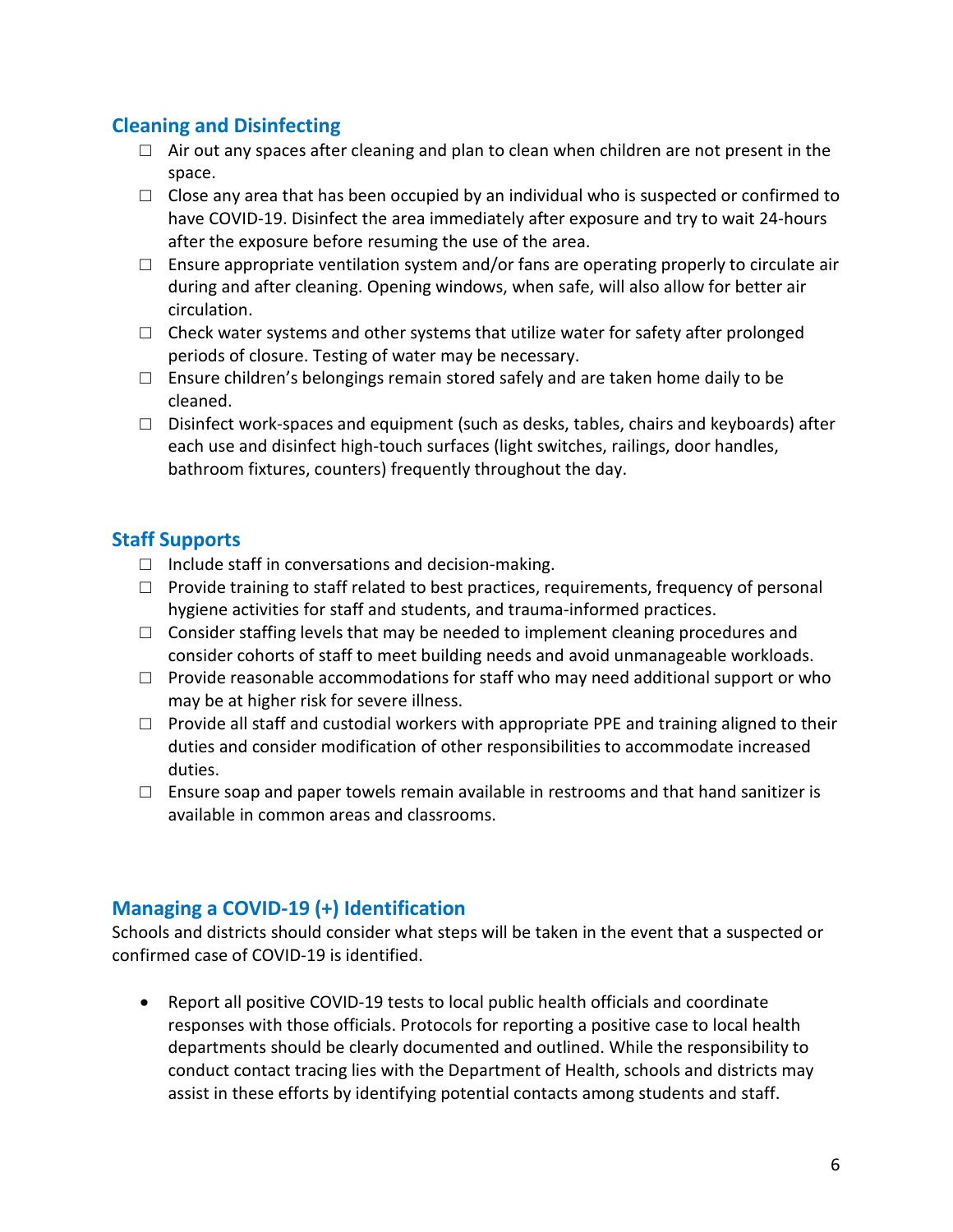- • Effective planning for a suspected or confirmed case, in addition to child and staff feelings about COVID-19 might be considered. This could include:
	- o Health resources available at the district or at school sites.
	- o Mental health needs should be considered. This might include consideration of anxiety, depression, the impact of isolation, etc. that may occur at higher rates among students and staff.

Staff and students should remain at home and self-isolate if experiencing symptoms of COVID-19 until test results are available and symptoms have resolved. Consult the Tennessee Department of Health Recommendations for Management of COVID-19 in Schools for detailed guidance on prevention, identification, and mitigation of COVID-19 in schools.

# **Procedures List[2](#page-6-0)**

 and critical components of a school or school day where health practices may be applied. This list is not all inclusive, but it does provide a range of topics for consideration when developing The department, in coordination with districts across the state, identified the most common school-based procedures. Some examples of what these procedures could look like follow.

- Staff Arrival
- School Buses
- Family drop-off
- Family pick-up
- Hallways
- Large Spaces
- Staff Lounge
- Teacher Collaboration Room
- Entering Classrooms
- Classroom Set-up
- Classroom Sanitation
- Distribution and Collection of Materials
- Supplies
- Schoolwide Supply Systems
- Bathrooms

 $\overline{a}$ 

- Breakfast
- Lunch
- Snack
- Drinking Fountains
- Recess
- Dismissal
- Behavior Issues
- Safety Drills
- Visitors and Guests
- PE
- Shared Materials and Machines
- Lost and Found
- Illness
- Injury
- Medicine Distribution
- Sports and Extra Curricular Activities

<span id="page-6-0"></span> downstream impacts should be re-evaluated to ensure all school stakeholders are served. <sup>2</sup>**Please Note:** As outlined in the LEA Guide, every time you make a change to a procedure, the user experience and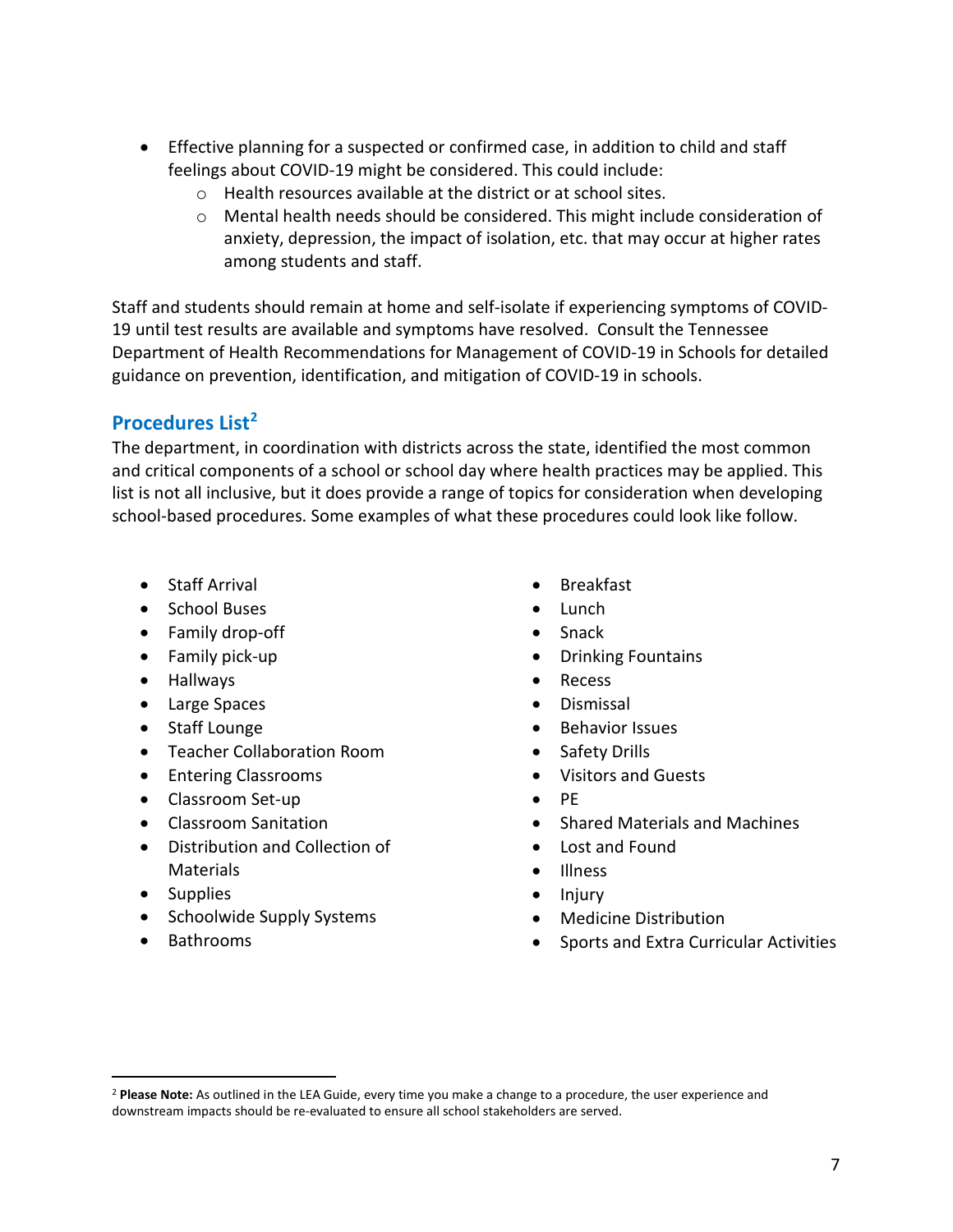### **Procedure Examples**

#### **Sample Procedure: Arrival Screens**

 Should schools want to conduct screening for students before entering school, there are three baseline options. The options would be for any entry point, recognizing that schools may expand the number of entry points to allow for greater distancing and faster movement into classrooms. Recommendations include:

- $\square$  Excluding access to students, visitors, or staff with signs or symptoms of COVID-19 (using Tennessee Department of Health guidance). Any student or staff with a heath condition that manifest with symptoms similar to COVID-19 should be asked if their symptoms are acute or if they are consistent with their baseline condition. Symptom screening questions should include:
	- o Have you been in close contact with a confirmed case of COVID-19 within the past 14 days?
	- $\circ$  Are you experiencing a cough, shortness of breath, sore throat, or stomach symptoms?
	- o Have you had a fever in the last 48 hours?
	- o Have you had new loss of taste or smell?
- $\square$  Students should use hand sanitizer or wash their hands as they enter school or get on the bus.
- specific needs that may exist for those students.  $\Box$  Monitor students and staff throughout the day for signs of illness that may be related to COVID-19. Make careful note of children with disabilities or Section 504 Plans and

 currently ill, has been suspected or confirmed as a case of COVID-19 in the previous 14 days, or **Passive Screening:** Ask families to screen students for temperatures before leaving for school each morning. Students should remain home if they have a temperature at or above 100.4 degrees Fahrenheit. Students and staff should remain at home if any household contact is has a COVID-19 test pending.

 **Active Screening:** Actively screen students as they arrive on campus or as they board school buses using no-touch thermometers and ask students, as appropriate for age and development, if they have had COVID-related symptoms within the last 14 days or have had direct contact with a suspected or confirmed case of COVID-19.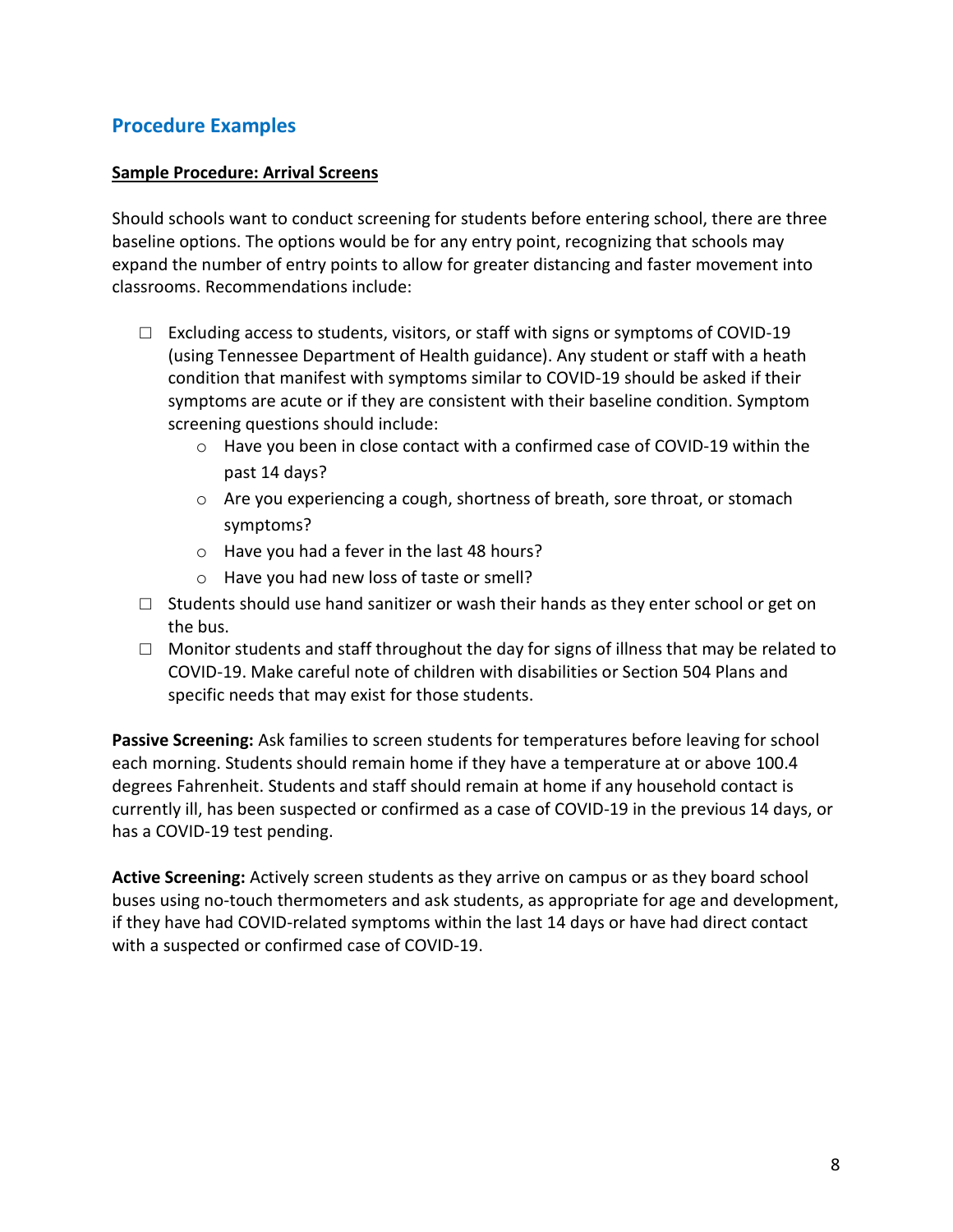#### **Sample Logistics**

 check entering student temperatures by reaching through a physical partition or through the students being screened and how the use of physical barriers may have unintended impacts on **Option 1:** Staff stand behind some type of physical or protective barrier. This might include a window or plastic shield. The purpose of this barrier would be to ensure that staff involved in the procedure are protected from close contact. In this procedure, the staff member would window, while keeping staff faces fully protected behind the window. Touchless thermometers should be used for temperature screening. In this option, which is the only option that fully separates the adult from the student, schools should consider the development and ages of their feelings about school.

**Option 2:** Staff would wear a cloth face covering and take the temperature of each child as they arrive. This procedure removes the majority of the more extensive physical barriers and presents more like a quick check for physical symptoms and temperatures.

 **Option 3:** Staff wearing cloth face coverings meet each car at drop-off, ask the parent or child the screening questions, and take their temperature. Students with elevated temperatures or and asking screening questions while standing at the bus door as children exit the bus. Students with elevated temperatures or who fail the screening questions are asked to wait in a pre- determined area until parents are called and they can be taken home. Sample process: who fail the screening questions are asked to return home. Staff may also take temperatures

- 15 seconds per student. If schools are aiming for students to be in line for no more than line to be screened should be spaced 6 feet apart. • Step 1: Schools should review schedules and determine the number of students expected to arrive at various times. To reduce crowding, schools may want to set-up multiple "lanes" of screening for quicker screen processing times. It takes approximately 4-5 minutes, then each line should only house 20 students at a time. Students waiting in
- • Step 2: Schools should set-up temperature check stations, which includes a small table, two (2) no-touch thermometers, alcohol wipes, hand sanitizer and a stack of laminated student illness passes for each station.
- line to indicate where students should stand. Add-on: schools may also want to color- $2^{nd}$  and 3<sup>rd</sup> grades use the green line, and 4<sup>th</sup> and 5<sup>th</sup> grades use the red line. • Step 3: The school marks an "X" in duct tape (or similar) at six-foot intervals in a straight code the lines for specific classrooms, grades, etc. for crowd control, to introduce gradeor classroom-specific procedures, etc. For example, K and  $1<sup>st</sup>$  grades use the blue line,
- Step 4: Before moving into their positions, all participating staff members wash their hands with soap and water for at least 20 seconds. All staff should wear a cloth face covering.
- includes one or more staff members directing student movement as they progress to • Step 5: Staff members move to their assigned stations (one staff per station). This the designated entrance.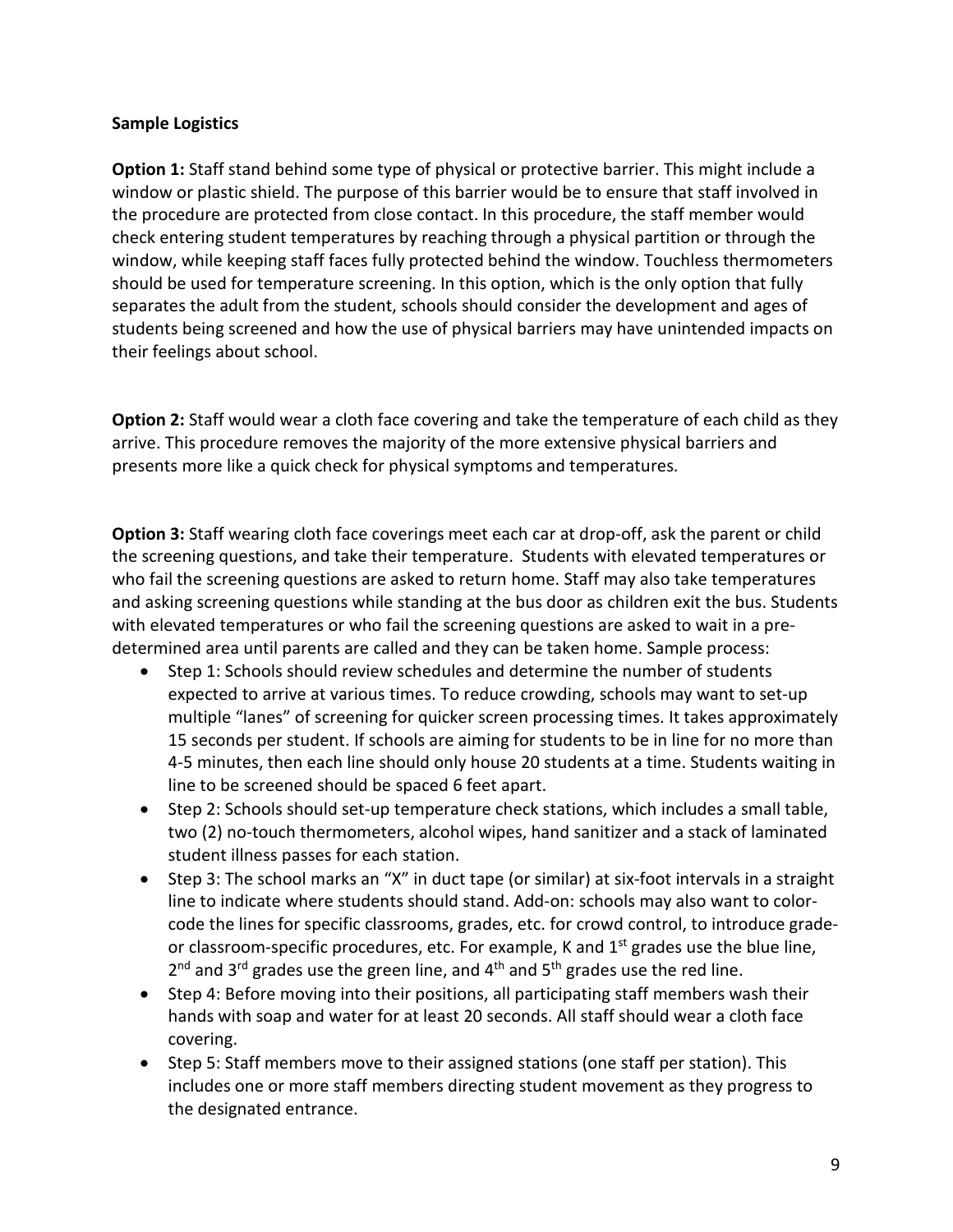- making visual inspections around the physical appearance and health of each child. • Step 6: Students begin to arrive. Any staff who are responsible for directing students should positively and warmly greet students (by name as much as possible), while
	- difficulty breathing or unusual breathing patterns, verbal complaints. This process should balance a clinical process with students feeling welcomed, seen  $\circ$  Signs to consider would include: flushed cheeks, fatigue, general malaise, and acknowledged as they enter school.
	- place that considers the weather and overall child safety.  $\circ$  Note: Students who arrive before the opening window should stand on the Xs and wait until the stations open. These lines should therefore be positioned in a
- re-direct that student into a "priority line." That line will use the same steps as below, but will be an expedited line, to more quickly identify students who may need further • Step 7: If the directing staff notice a concern with any student, the staff member should screening.
- • Step 8: Students stand on the Xs in the established lines as they come to school. Students would progress to the next X as the line moves.
- COVID-19 in the past 14 days. • Step 9: When students arrive at the screening station, the staff member should use a no-touch thermometer and take the student's temperature, while doing another visual screen. The staff member asks if the child has experienced any symptoms of illness in the past 14 days, or if they are living with anyone who has been ill or diagnosed with
- • Step 10: If the temperature is at 100.4 degrees F or above or the student fails the screening questions, the student should be given a student illness pass and immediately moved to the illness room (described in later procedures).
- Step 11: If the temperature is below 100.4 degrees F, then the student should progress to the appropriate place, as outlined in school procedures (this may include the classroom, breakfast area, etc.).
- Step 12: At the end of the procedure, staff should leave all materials on the desks of the stations. Staff should immediately wash their hands with soap and water.
- Step 13: A "sweeper" should come to collect all materials left on the stations. All like materials (ex. thermometers) should be put into like containers, for ease of cleaning and refilling.
- • Step 14: A staff member should sanitize any materials that were used by screeners, check that all thermometers have battery life, and then assemble the station boxes for the following day.

As a note, the same procedure could be structured at the door of every classroom upon greeting. This would significantly expedite the process (especially for larger schools) but would also introduce a variable into classroom culture and climate, as well as teacher responsibilities, that would need to be carefully considered by individual schools.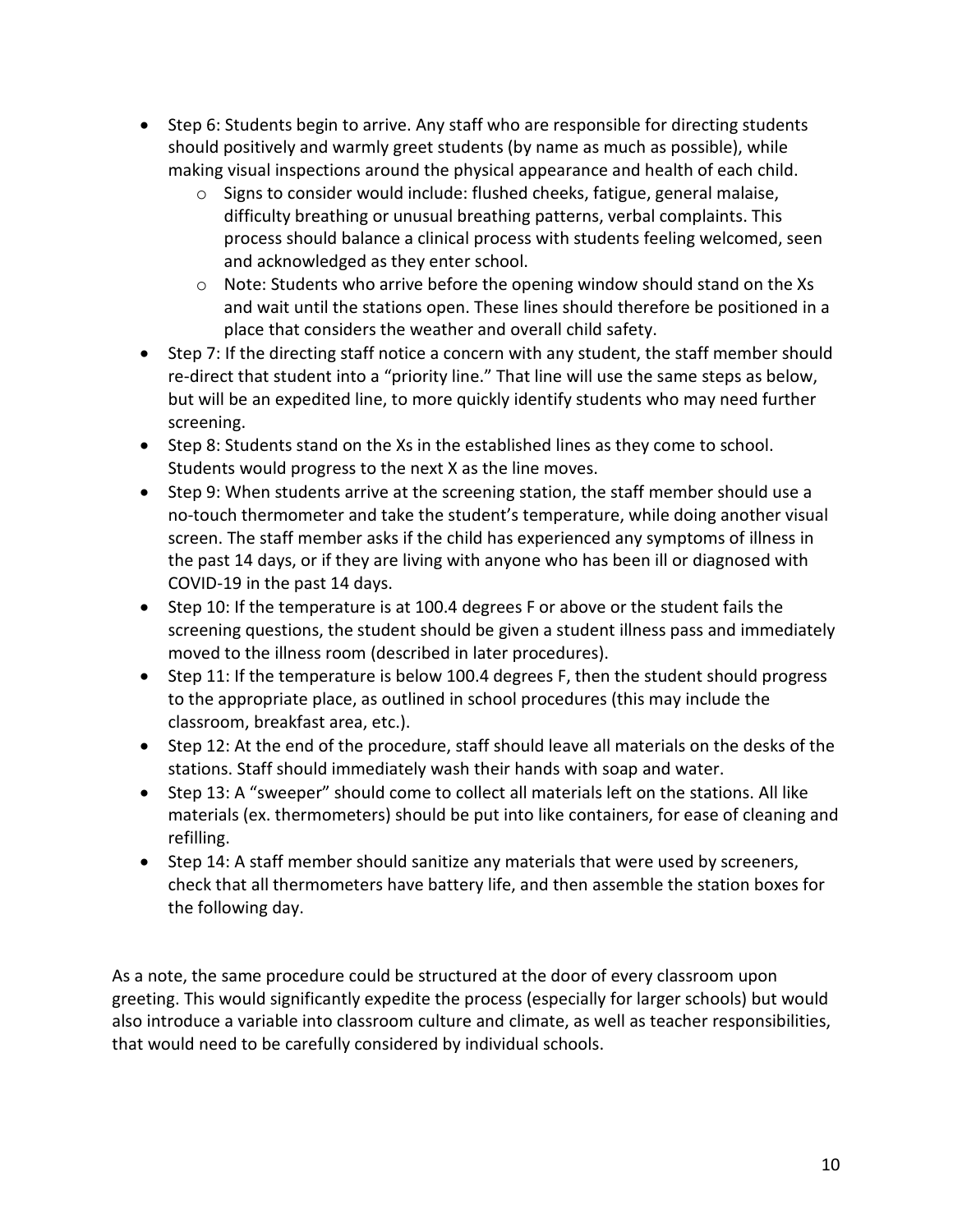#### **Sample Procedure: Staff Arrival**

Schools and districts should work closely with teachers and other staff members when developing staff arrival policies. Considerations should include:

- • Discuss how early staff must arrive, and how that aligns to staggered start times. Make sure all arrival procedures are conducive to those starting times.
- Make clear any procedures that "opening staff" need to do and ensure that those procedures are clearly outlined.
- screening questions upon arrival to campus. Those with elevated temperature or who • All staff should be screened with a no-touch thermometer and asked COVID-19 fail the screening questions are asked to return home.
- Employees should wash or sanitize hands upon entering the building.

Note: It is recommended that staff have a change of clothing in the case that a change is warranted or recommended due to contact with an ill colleague or student.

#### **Sample Procedure: School Buses**

 children. For example, can the city commission run a student-only transportation option or School districts should consider what, if any, portion of their students use public transportation and how they might work with local governments to support safe transportation for all route each morning? For the purposes of this guide, examples are specific to school district transportation. Please also see the National Association of Pupil Transportation for more ideas and information on this topic.

 Bus procedures will vary according to whether the district is expecting full ridership, the extent to which bus monitors will be available to assist drivers, shared bus use across schools and conducive to social distancing, all bus riders should be expected to wear a cloth face covering. conducive to social distancing, all bus riders should be expected to wear a cloth face covering.<br>It is important that buses have a consistently replenishing supply of extra masks for student riders who come to school without one. The decision of whether to allow a student to ride the bus to school should not be made by a bus driver alone, so ensuring that all students can comply with ridership expectations is essential. This may require an aide on the bus, or an times, among other factors. Because busses are confined spaces that likely will not be escalation procedure through phones (or similar).

 Whether or not the school district is able to provide bus monitors throughout the year, it is strongly recommended that districts provide bus monitors for the first part of the school year to ensure that procedures are established. This could be made possible by staggered schedules for non-classroom staff who can alternate between pick-up and drop-off responsibilities.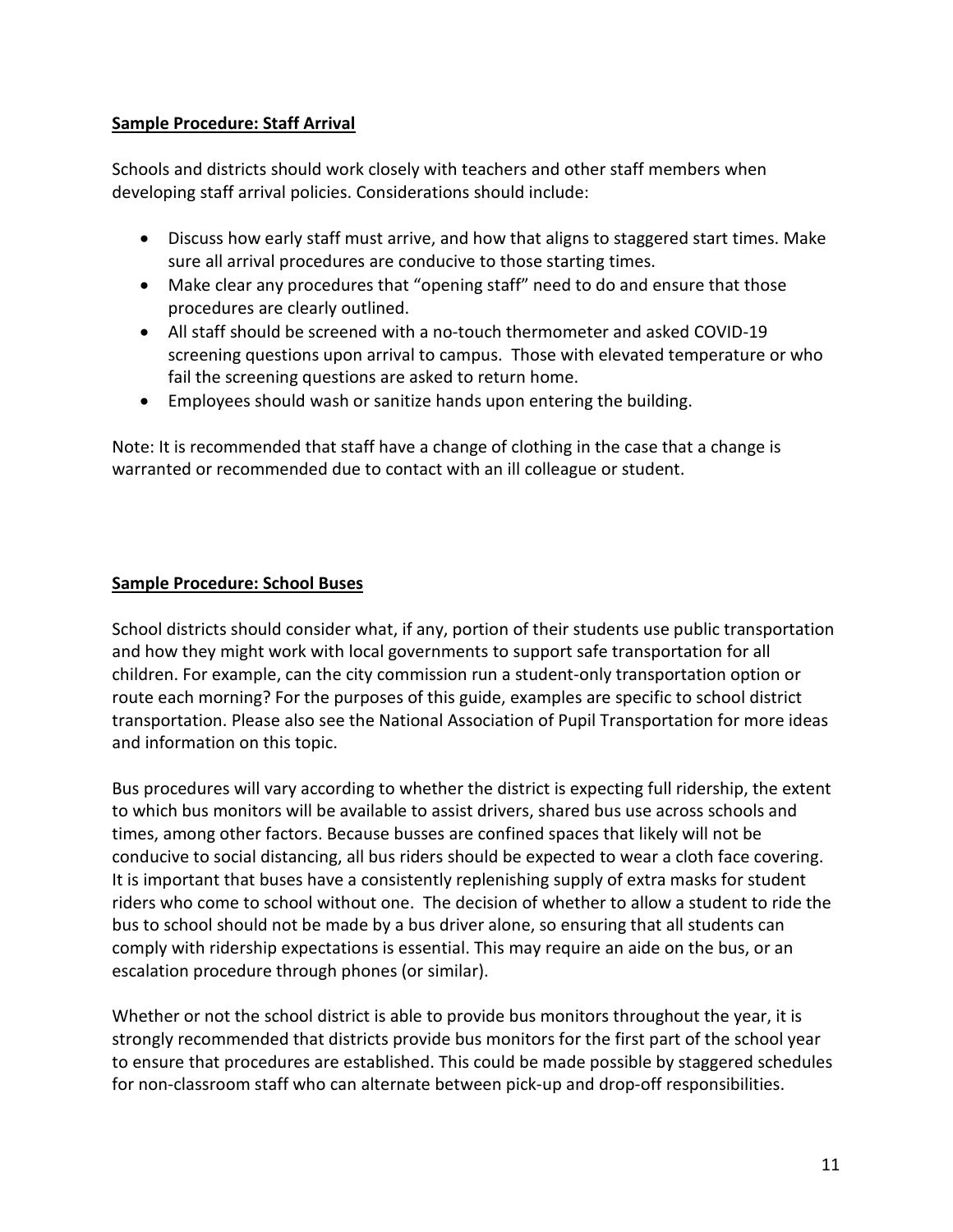Districts will need to communicate procedures and bus stop expectations with families in advance of the beginning of school. Families should be aware of the expectations related to waiting for, loading, riding, and unloading the bus, as well as the safety supports and precautions that the district has adopted. Families should also be asked to ensure safe behaviors and monitoring at bus stops.

 It is strongly recommended that students, especially the youngest student riders, have an opportunity to practice following all of the correct bus procedures at school during the first week of school. Allowing students to understand and practice the routines will lead to stronger adherence later in the year, especially when monitors are not in place.

 students do not have the option to select free seating but must sit in seats in the order that they load onto the bus. Students should be seated one to a seat, with a seat left empty To increase student safety from the spread of germs, it is recommended that buses load from the back of the bus to the front of the bus and unload front seats first. This will mean that between occupied seats, is possible. Students who live in the same household may share a seat.

 Students should refrain from eating, drinking and/or chewing gum on the bus. Careful consideration should also be given for having enough air flow and ventilation on the bus, which may include cracked or open windows, air systems, etc. (as safe and appropriate to do so).

Plans should be put into place for symptomatic students who are attempting to board the bus.

The following is an example of what coud be in place to support onboarding the bus:

- alternating sides of the seats so that, when seated, all students are sitting diagonally from one another. • Step 1: Schools should use duct tape (or similar) or floor decals to mark places where students should not sit, in order to limit one child per seat. These marks should be on
	- $\circ$  Whether through assigned seats (allowing siblings to sit next to each other) or through intentional marking of seats that preserve as much social distancing as possible, buses should have clear indicators to guide student seating.
	- $\circ$  If possible, schools may choose too seat children in every other row as well as every other seat.
- This may be through a hand sanitizing station positioned and secured at the entry point • Step 2: When the bus pulls up and the driver opens the door, students should ensure cloth face coverings are appropriately secured and use hand sanitizer upon entering. of the bus. Bus drivers and monitors should wear a cloth face covering at all times.
- back of the bus to the front of the bus), and immediately sit down. • Step 3: Once a student enters the bus, he or she should move to last open seat (load
- Step 4: The next student should load the bus once the prior student has started walking down the aisle. This continues until all students are loaded and seated safely.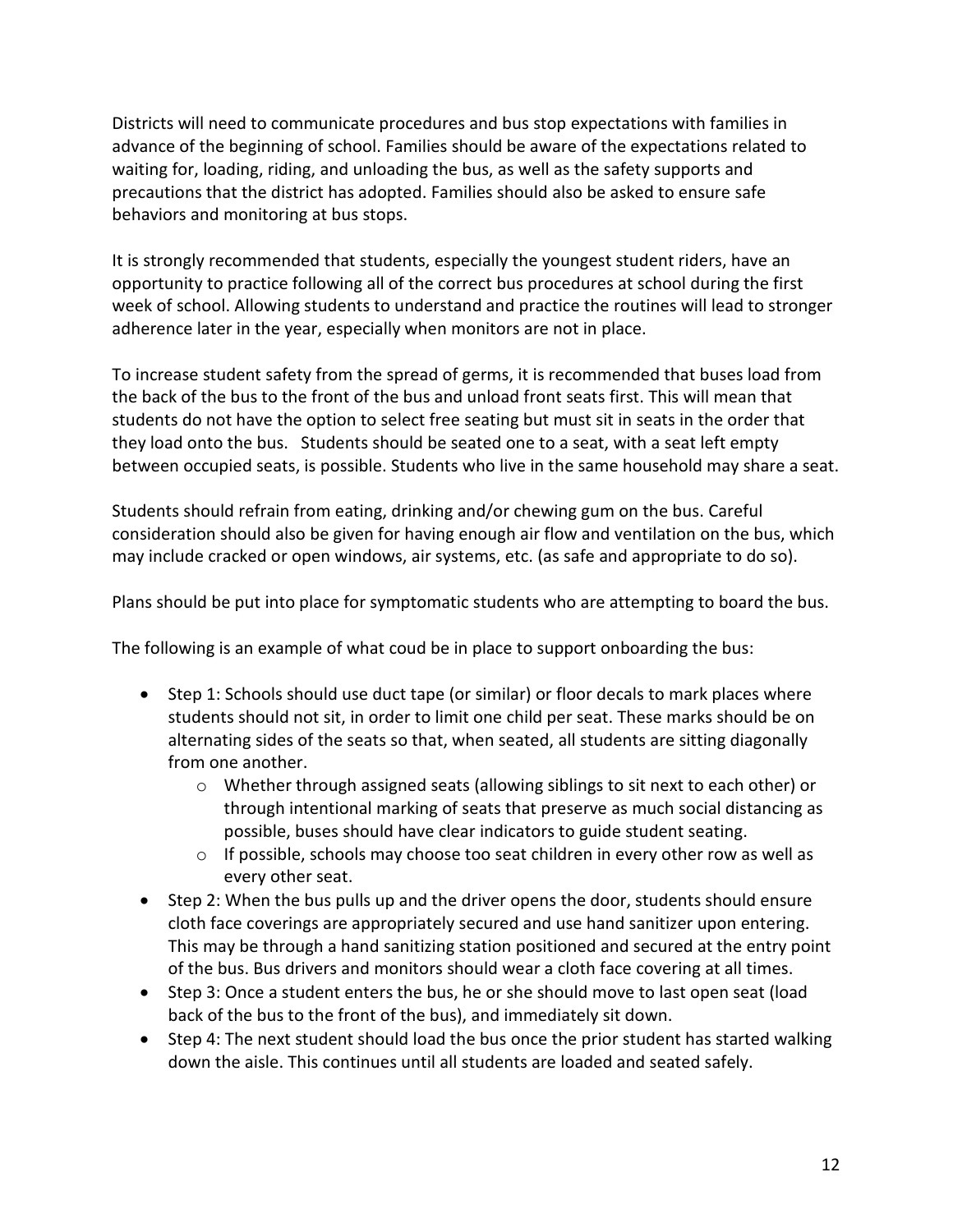The following will need to be in place to support offboarding the bus:

- Step 1: Once the bus pulls into the stop, the bus driver should verbally dismiss each row by stating "Row X, you may unload." This should be done by unloading from the front of the bus to the back of the bus.
- Step 2: When the student's row is called, he or she should stand and immediately exit the bus.
- Step 3: It is at the discretion of the school to determine whether additional hand sanitizer is warranted.
- • Step 4: Once all students are offloaded, the bus should be sanitized, using local procedures that adhere to CDC guidelines. Bus drivers should open as many windows as possible, if safe and appropriate, to ventilate the bus while sanitizing takes place.

 for the number of buses required, as well as the needs of riders. If possible or practical, schools **Note on Rider Rosters:** Districts should make a good faith effort to understand each bus's ridership as clearly as possible prior to the first day of school to support navigating and planning may use seating charts based on regular pick-up schedules in order to enhance contact tracing ability, if ever needed.

 the youngest students navigate bus riding, just like they would at the start of any other year **Note on the Youngest Students:** Schools should plan on providing explicit support in helping (e.g. identifying students beforehand, offering name tags for monitors to keep track of students, use bus colors or pictures on lanyards to support the students returning to the correct bus, etc.)

 **Note on Driver/Monitor Training and Coordination:** Establishing these structures during the participate in at least one "dry run" to simulate the first day. first week of school can be very challenging. It is recommended that drivers and monitors

 **Note on Positive Signage:** Following positive behavior phrasing., Consistent and simple signage should be present in the bus to support riding expectations. These can be posted in laminated signs adhered to the back of every seat for student review.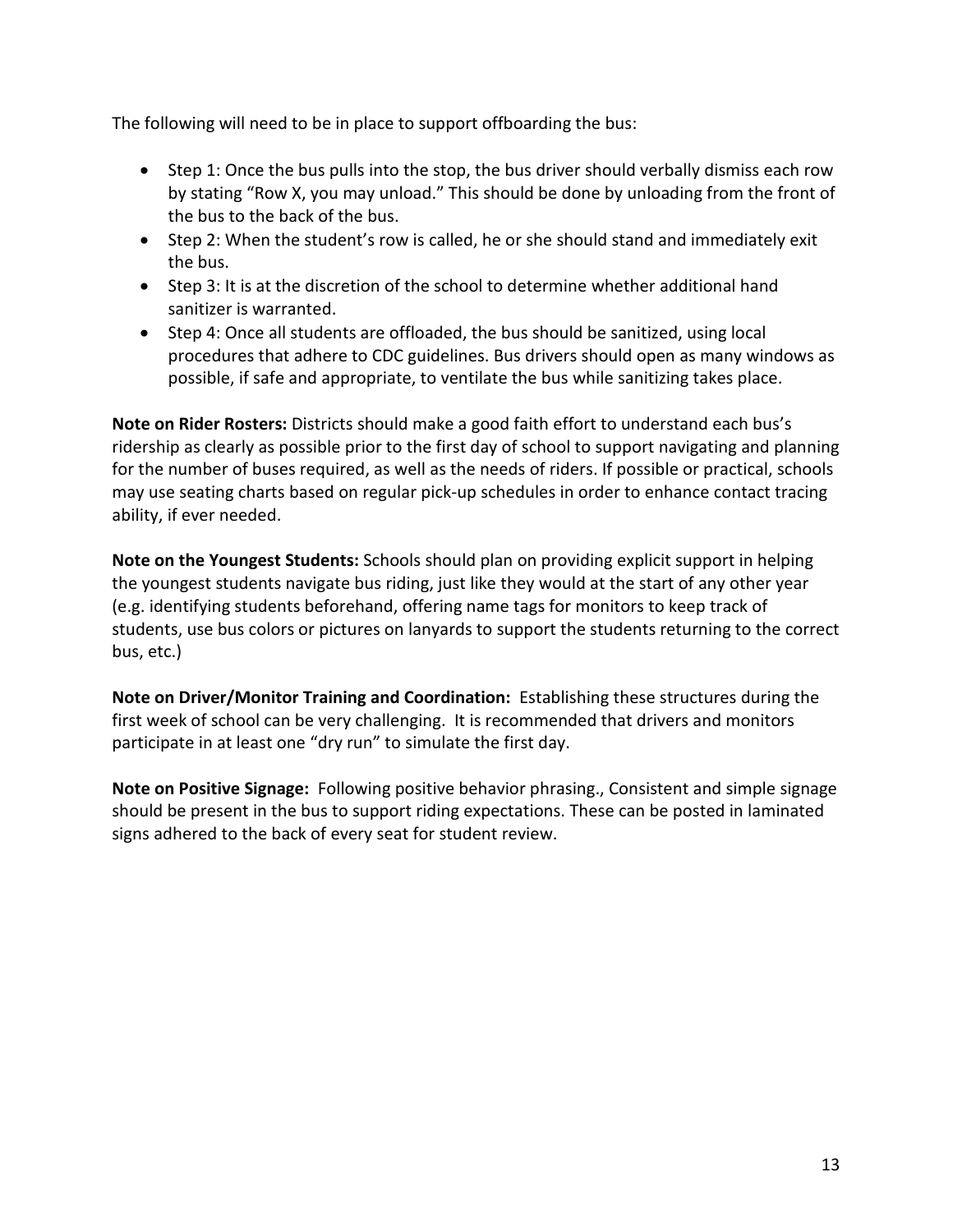#### **Sample Procedure: Hallways**

 There are a number of items that schools should consider when they develop hallway procedures for their campuses including:

- consistent traffic flow (similar to a road)? • Will the school utilize one-way traffic in hallways or will they create two-lanes to ensure
- • Will the school consider rotating teachers and not students to minimize hallway transitions and decrease potential contact?
- What are procedures that can be used if a student becomes ill in the hallway?
- What are considerations that should be processed for children with disabilities or those with physical considerations (including children in wheelchairs, children in casts or using crutches, etc.)?
- How can schools monitor or address situations where there is overcrowding? For example, can schools stagger dismissal times to reduce congestion in hallways (which will impact scheduling for students)?
- • What procedures or rules does the school want to put into place for behavior, such as those to discourage touching, stopping to talk, etc.?
- Is there a way to utilize outside space for walkways?
- What modeling and training will occur for students so that they can see the expectation for hallway behavior?

Given these considerations, the following sample steps may be taken to support effective hallway procedures:

- hallways (such as arrows), or to divide the hallway in half to indicate specific directions • Step 1: The school should tape hallways to either show directionality for one-way on either side.
	- $\circ$  Schools may want to include a taped off "center" lane so students don't touch walls, water fountains, etc.
	- $\circ$  Schools could consider how to handle the 'cul de sac' at the end of one-hallway
- Step 2: Schools should post signs in the hallways to remind students of any rules or policies, hygiene habits, and/or directional indicators (stop and go signs, for example).
- Step 3: Schools should have hand sanitizer stations set-up along the hallway for students and staff.
- students who may need to wait in hallways in case doors are locked or unopened. • Step 4: Schools should have designated waiting spots that promote social distancing for
- there should be a designated door holder. • Step 5: When students are moving into classrooms, doors should be propped open or
- Step 6: Staff should be positioned so they are consistently spread along the hallway to support continued movement and traffic flow, as well as any schoolwide procedures.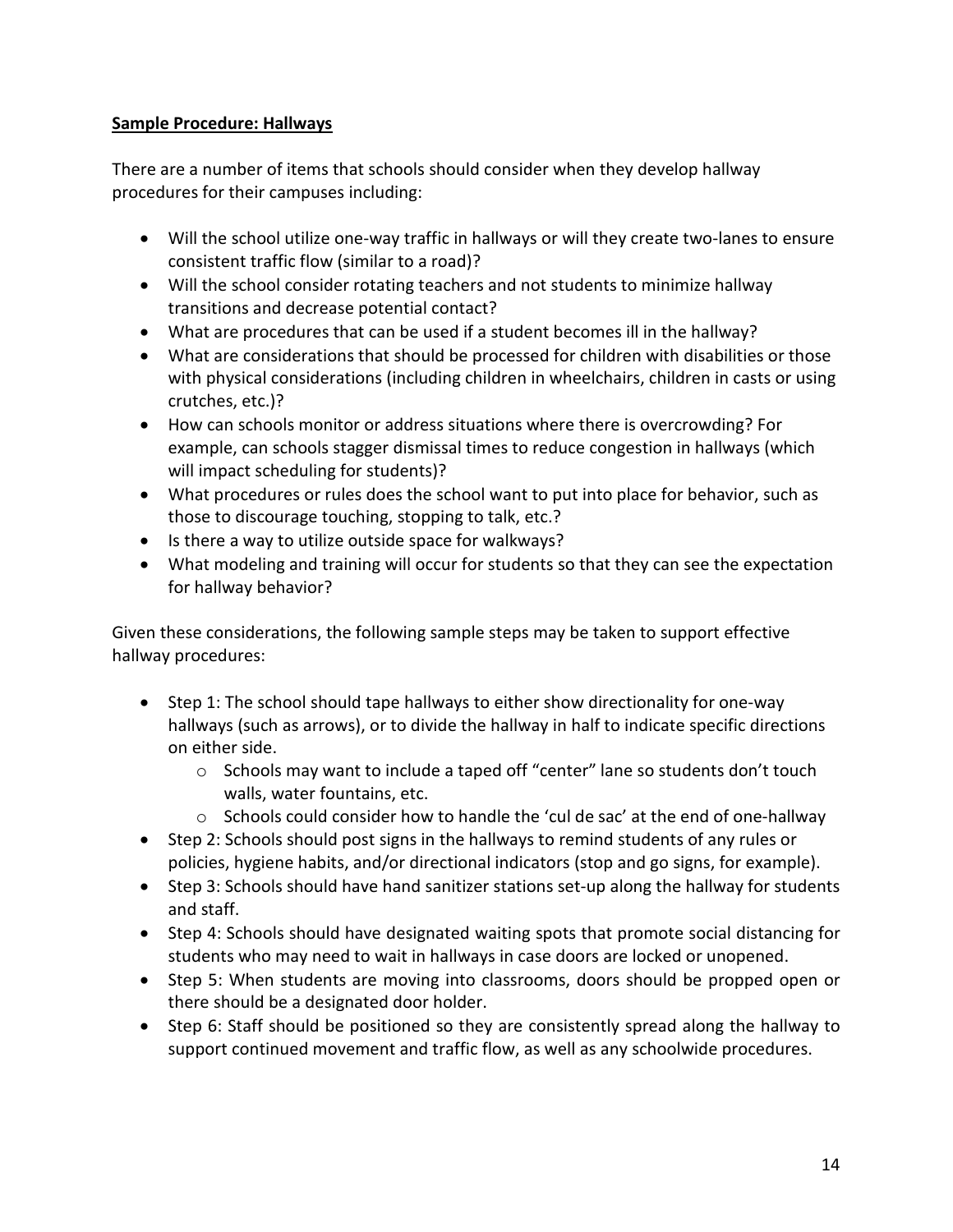- • Step 7: Schools may want to consider having color coded hallway passes to indicate where students are traveling and for what purpose (to ensure timely and direct transitions). For example:
	- $\circ$  Bathroom Pass (that students can put into a pocket before entering the bathroom and then pick up after leaving the bathroom, for sanitation purposes)
	- o Office/Errand
	- o Sick / Nurse
	- o Other (with location)
	- $\circ$  All passes should be laminated so they may be disinfected after each use
- Step 8: Schools should stagger release times by classroom, to minimize physical hallway interactions

#### **Sample Procedure: Staff Lounge**

#### *Supply Room/Copy Center/Mail Room*

 The goal should be to minimize the frequency and length of time that multiple staff members need to access confined spaces in which supplies and/or a copier may be located. To do so, schools may consider various options:

 designated individual to own collecting supply orders from staff, fulfilling those orders (including copies), and delivering those orders to staff. The deliveries could be made during interactions. Faculty and staff could place orders utilizing a tool online such as Formstack, Google forms, or a specified email account to submit orders. Similarly, classrooms could have standardized supply areas, where a single person could do a monitoring sweep at the end of **Option 1:** Assign a single staff member to oversee supplies/copies/mail. This permits a class time and left outside of the classroom door or before/after school to minimize every day, note which classrooms need which supplies and then automatically fill those specific needs by classroom (often using a supply cart).

- • Step 1: The school structures one or more supply areas where supplies are kept. The person in charge of the supply area is also responsible for noting when supplies need to be re-ordered.
- Step 2: The staff member collects supply needs from each staff member/classroom in a common "in-basket" by a designated time(s) each day.
	- $\circ$  This may include copies, if staff members put the items needing copies with specific directions.
- • Step 3: The staff member uses a bin system, where all supplies are put into a designated bin and left outside of that classroom for the teacher/staff member to collect.
- responsible staff member for use the next day. • Step 4: Empty bins are returned to the office each day and then sanitized by the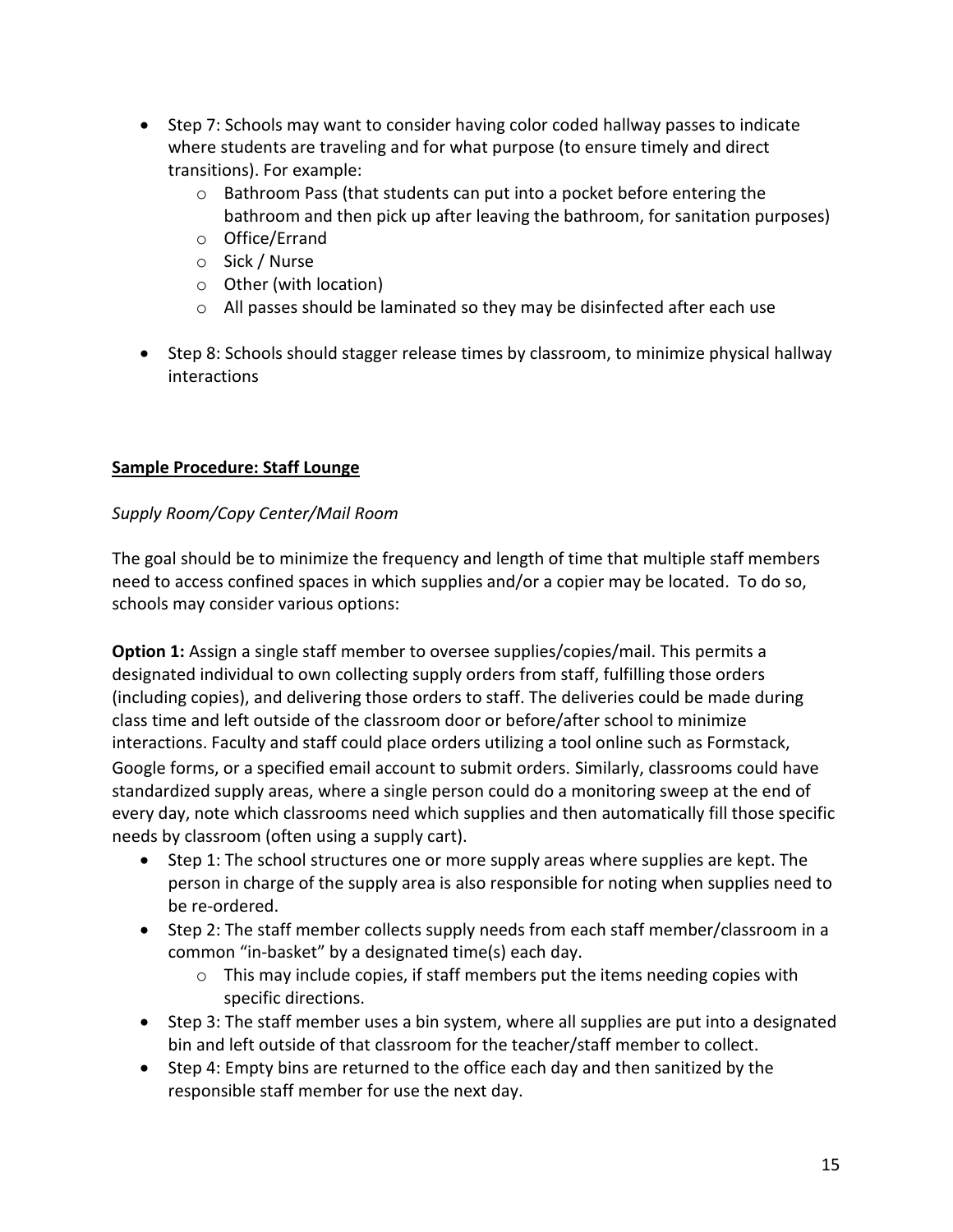**Option 2:** Set a shift schedule for access to supplies/copies. This option may require a scheduling tool (such as Doodle poll, Google form) and would also require sanitation guidelines on entry/exit from the room. Administrators would need to set parameters on the length of time a staff member can have to ensure shared availability. The schedule should be printed and posted on the exterior door in a laminated sheet cover daily.

- • Step 1: Set-up a "sign-up" procedure that allows every staff member access to a copy machine for a pre-requisite number of minutes. This can be done on a Google form, Doodle poll, or hard-copy sign-in sheet. Staff should have the opportunity to rotate between the most coveted times, and prep periods should be considered.
- Step 2: Post a sign with the procedures above every copy machine.
- Step 3: Staff should use hand sanitizer before using the copy machine.
- Step 4: Staff should use alcohol wipes to wipe the machine and other surfaces after work and copies are completed.

#### *Communal Areas*

 while maintaining a sense of community and culture among faculty and staff members. As alternatives for this use. Schools may consider: The goal of adult communal areas should be to minimize the number of staff in confined areas collaboration rooms may also double as teachers' lounges, it is important to provide

 include dividing the maximum square footage in a given room into 6 foot by 6 foot squares to (refrigerators/microwaves) or set specific guidelines for cleaning after each use. Setting maximum occupancy in the room, accounting for social distancing guidance. This could know what the maximum occupancy is. School officials should set indicators at the entry points of any communal space, so that staff may mark on white board if they are in the room to alert other staff how many staff are currently inside (staff erase personal indicator mark when they exit). Placement of any furniture such tables/chairs in the room with recommended 6 feet of social distancing. Minimize use of shared kitchen equipment or remove altogether

- • Step 1: Schools identify the maximum occupancy in any communal space using social distancing guidelines.
- Step 2: Staff wipe any materials or spaces used immediately upon vacating that space
	- o *Refrigerator:* Staff members who use the refrigerator should only keep food on a daily basis.
	- o *Microwave:* Microwaves should be wiped after each use.
	- o *Keurig (Coffee Machine):* Keurig machines should be wiped after each use, and consideration should be given to any exposed water containers.
	- dishes, with no dirty or used materials being left. o *Sink:* The sink area should be reserved for cleaning hands and rinsing / washing
	- o *Table:* Tables should be wiped after each use.

 Consider setting up alternative communal areas such as larger spaces within the building or designated outdoor spaces. A school may designate spaces with specific social distancing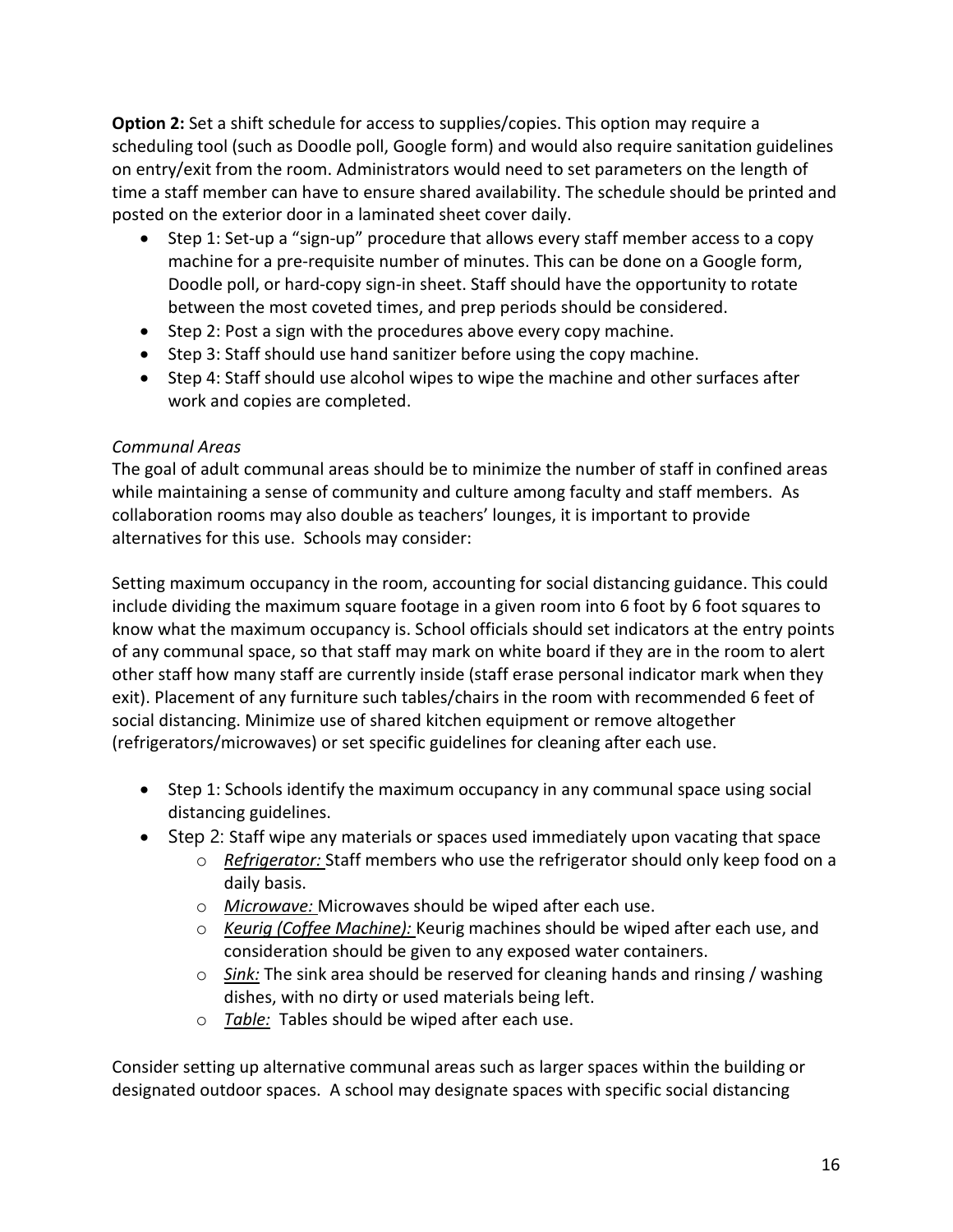structure built in (e.g. picnic tables spread out; vacant classrooms for use as teacher areas if they provide more space). This minimizes the need for formal procedures and allows for a larger number of staff members to congregate.

#### *Meetings/Professional Development Opportunities*

 among faculty and staff members. The format and expectations for communication on meeting The goal should be to provide safe and healthy opportunities, yet also maintain the same or heightened level of standards for communication and professional development opportunities types, dates, preparation needed, etc. should be clear and done far in advance.

Ideas for meetings or trainings may include:

- Large indoor gathering space such as a gymnasium, theatre, or library that allows for seating to meet social distancing guidelines
- Conducting virtual meetings or creating videos sent to faculty/staff for weekly updates
- Increasing communication through written daily updates or overhead announcements
- • Creating virtual professional development opportunities demonstrating online tools such as Screencastify, OneNote, etc.
- • Staggering faculty/staff through in shifts by grade level or content areas for in-person meetings
- Holding occasional outdoor meetings (weather permitting)., Consider any faculty or staff members with decreased mobility, temperature intolerance, etc.

#### **Sample Procedure: Classroom Set-up**

The way that classrooms are set-up should be conducive to teaching and learnings, as well as take into account any health and safety concerns. Please see sample videos that accompany this toolkit for more information.

- of these parameters. • Step 1: Maximum student occupancy for each room should be determined and then posted (see appendix for additional support). Desks should be arranged in consideration
- Step 2: Arrange the total number of desks or tables according to parameters set
	- o Option 1: Desks should face in the same direction in rows, six feet apart.
	- o Option 2: Tables should be arranged so that there is one chair at either end, facing one another.
- • Step 3: Using duct tape, create squares around each seating area to help replace desks and tables, if moved during floor cleaning, and to help direct student activity.
- Step 4: Create a taped line with markers where students should stand when lining up.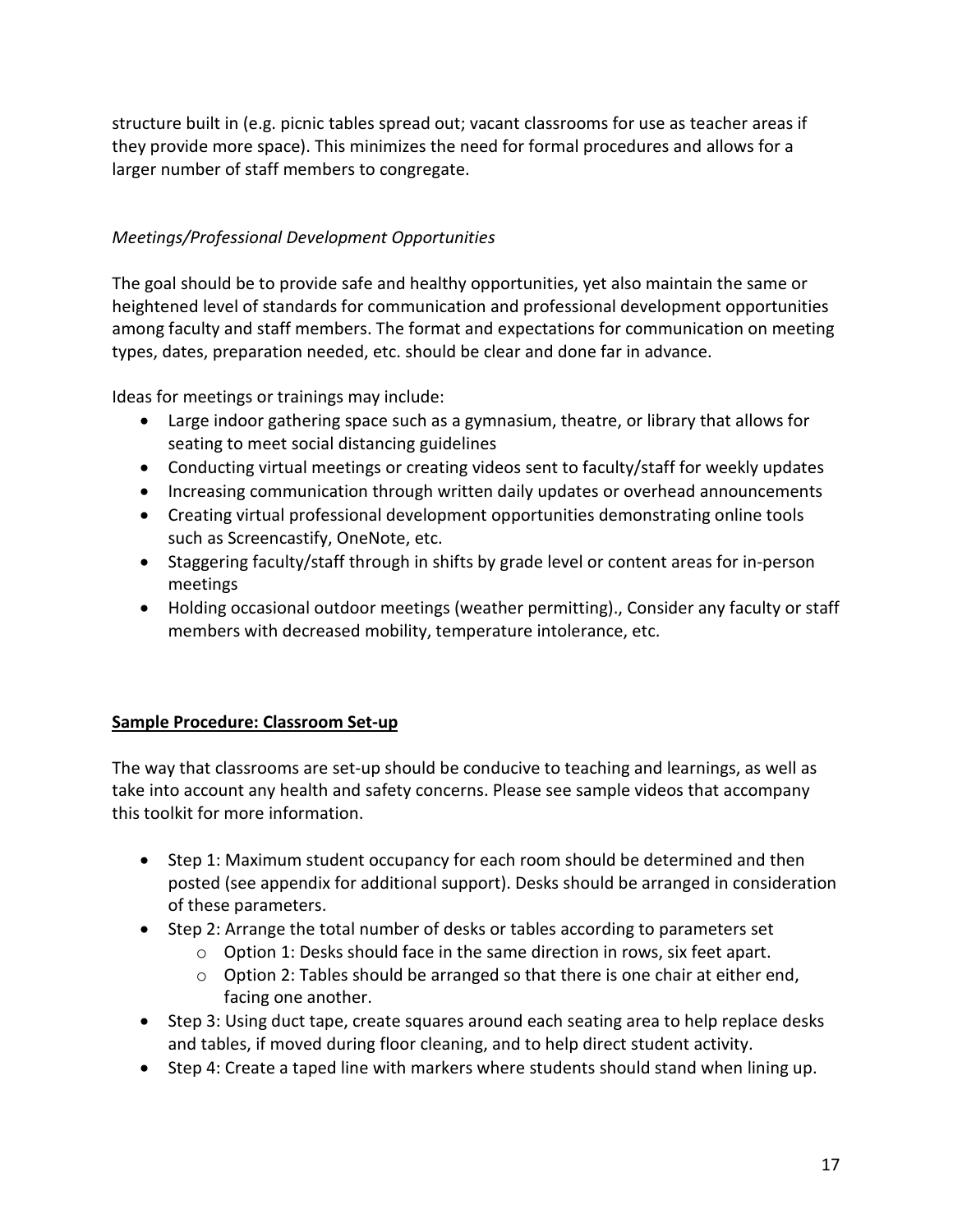- $\circ$  If using one line, the line will likely be long and sweep around several sides of the classroom.
- o Students may alternatively need to line up and transition in waves.
- $\circ$  Students may alternatively line up on the tape surrounding their desks (using a numbering system to transition).
- • Step 5: Create a backpack and coat storage space that is separated from the desk area.
	- $\circ$  Backpacks and/or coats may be placed behind/on the back of chairs or under seats.
	- $\circ$  Backpacks and/or coats may be hung on pegs in the hallway or in other spaces in the classroom that allow for at least 3 feet in-between hooks, to minimize and eliminate contact between student materials.
- • Step 6: Material collection and storage should be considered. Schools may want to distribution of graded work, etc. that maintains distance. Schools may also want to invest in standing file stations that can be placed at the sides of desks. invest in desk mailboxes (that hang off the side of desks), to allow for individual

Other considerations might include:

- Class outdoors when possible
- Students to remain seated and to also allow for in place movement (dancing, jumping jacks, games, etc. as developmentally appropriate)
- No carpet or circle time where students may be positioned or seated close together
- Additional limiting of close range activities
- Ensure all posters used for instruction or by students are laminated so that they may be wiped down and sanitized daily
- Try to keep students grouped together as much as possible (limit mixing of students to the greatest extent possible)
- Broadcast instruction from master teacher with support to allow for distancing
- recommendations are to eliminate field trips). • If taking field trips, the safety restrictions that would be put into place. (Current

#### **Sample Procedure: Drinking Fountains**

- Water bottles or water refilling stations into water bottles
- Refilling stations are to be routinely disinfected
- No drinking fountains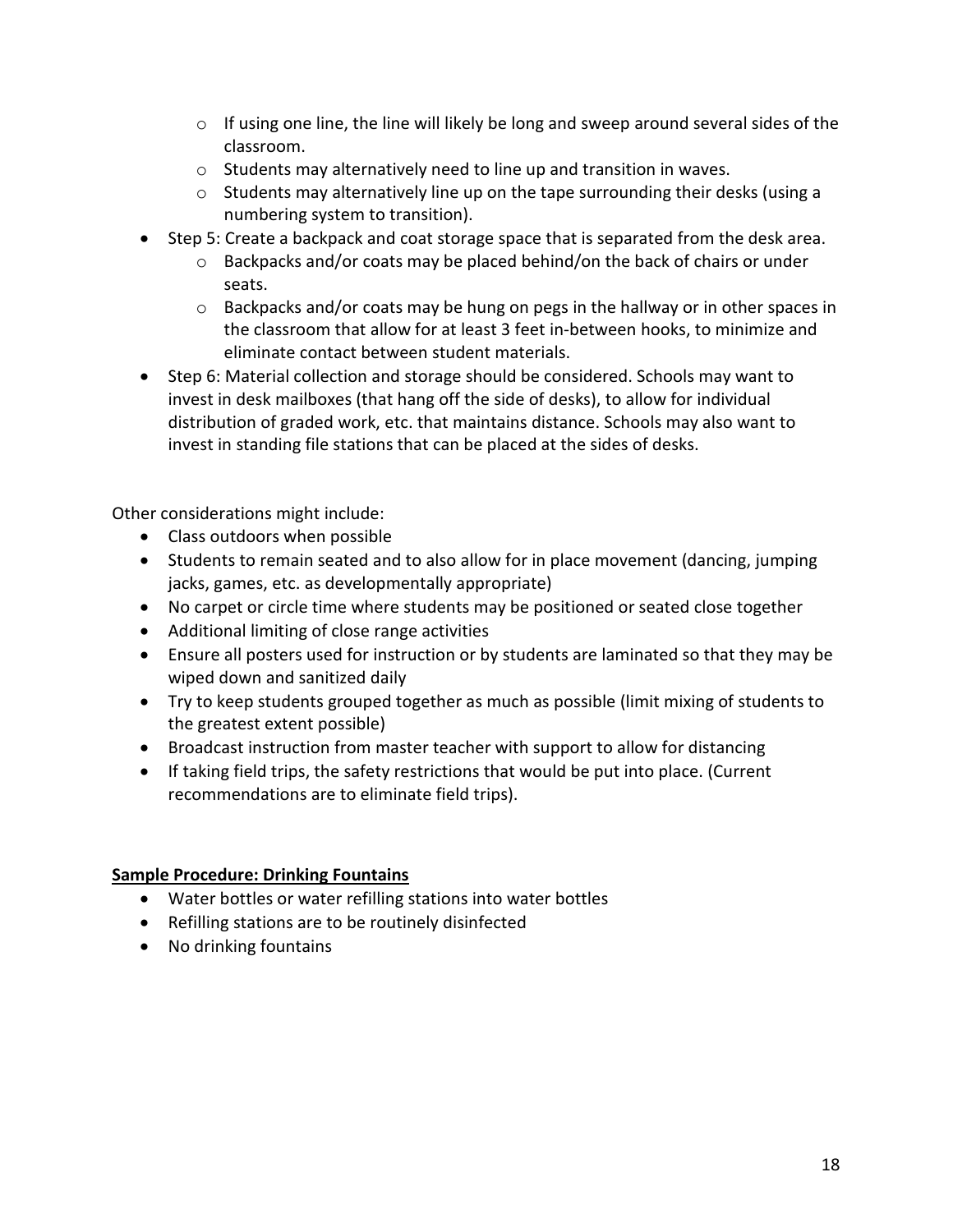#### **Sample Procedure: Classroom Sanitation**

- • Every child has a set of disinfectant wipes. Three times per day (before recess, before lunch and at the end of the day), students wipe down the surface of their desks and chairs.
- Students may have individual or classroom hand sanitizer and should apply sanitizer to their hands frequently (especially if frequent hand washing is not available based on facility or scheduling).
- Staff and/or custodians schedule routine disinfection of commonly touched features like door handles, light switches, stairwell handles, telephones, faucets, desks, counters, etc. A log of when disinfecting takes place might be kept at the door, to be collected and stored for future reference.
- Schools may consider wipeable covers on all electronics.
- Districts and schools should follow all manufacturer and CDC guidelines on how to clean with bleach products, hot soapy water, alcohol-based products, etc.

#### **Sample Procedure: Bathrooms**

Bathroom procedures might also need to include considerations for:

- Bathroom breaks from classroom
- Hall passes (touch/no touch, door handles, etc.)
	- o Hand sanitizer outside of every door for re-entry
- Limiting the number of people in bathrooms at one time
- Bathroom monitors might be a consideration for high-traffic times
- Consideration for congregation outside bathroom

There are two possible options for addressing bathrooms:

 break, close bathrooms during transitions. Will need an emergency procedure. Likely more Option 1: Each class is on a schedule and can only go when they have their scheduled bathroom appropriate for younger kids.

 Option 2: Students go independently as they need to with teacher permission, close bathrooms during transitions. Likely more appropriate for older kids.

- Step One: Close restrooms during hallway transitions and only allow bathroom breaks during class.
- Step Two: Identify a full-time monitor for each restroom to manage the flow of students.
- who are waiting in line. If all stations are full, student is sent back to class. Or, schools • Step Three: Mark stations on the floor outside the bathroom six feet apart for students could consider using walkie talkies to allow teachers to check with bathroom monitors on capacity.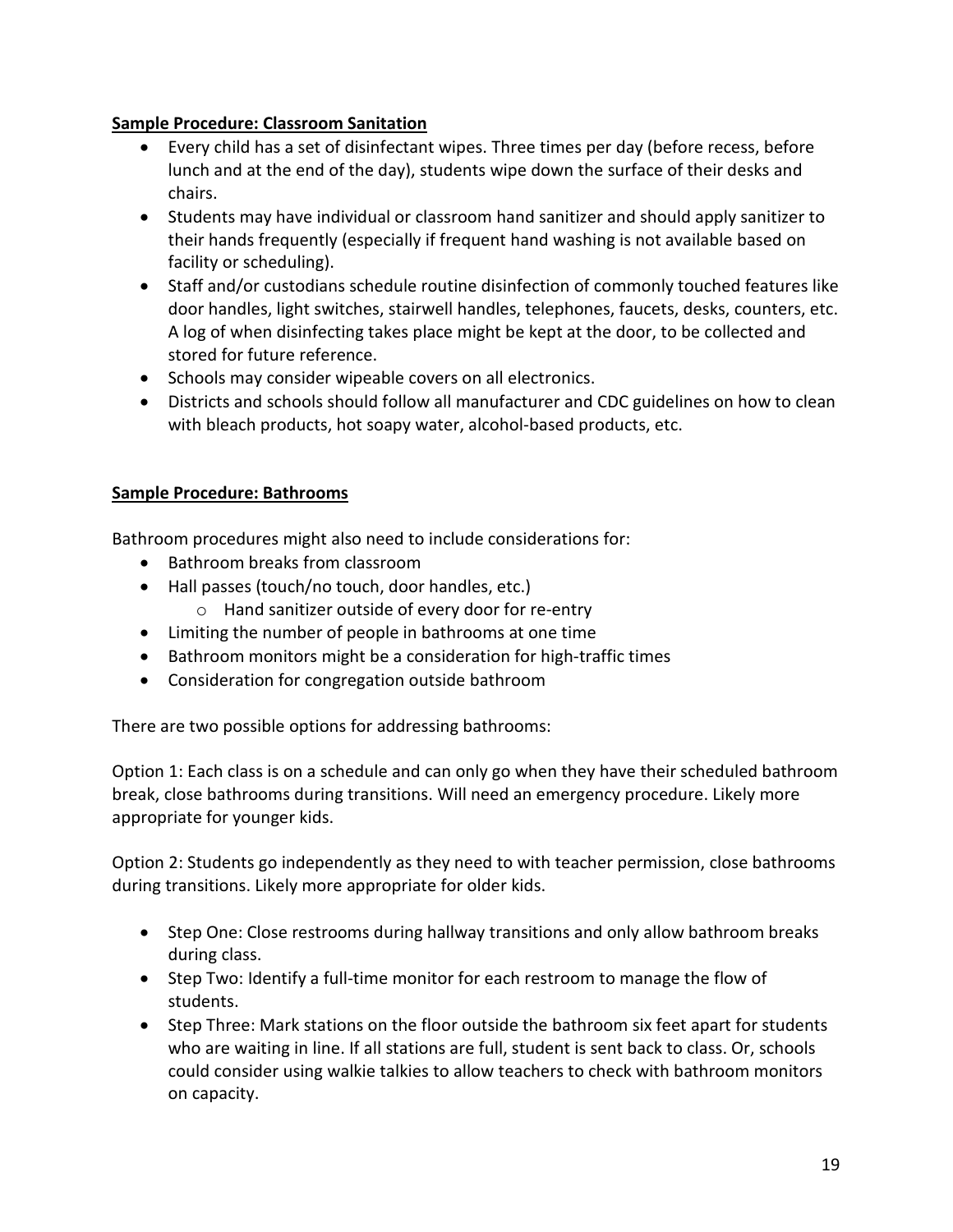- Step Four: Install hand sanitizer stations outside restrooms to ensure students can sanitize after touching bathroom door handles.
- • Step Five: Inside the bathroom, "close" every other stall, urinal, and sink with signs and/or other markings.
- • Step Six: Ensure soap and paper towels are accessible without clustering together. Schools may need to add additional rolls of paper towels and soap dispensers.
- • Step Seven: Assign custodians to clean bathrooms after every class period (or every hour, whichever is first) to disinfect and replenish supplies like soap, paper towels, and hand sanitizer. Close restrooms for 15 minutes/hour for this cleaning (schools could consider doing this during hallway transitions since restrooms are closed anyway).
- • Step Eight: Develop alternate options to hall passes. One option is each student has their own. Another option is that students just use school IDs and keep them visible in the hallway.

 Consider replacing fixtures with touchless fixtures to reduce cleaning load and surface contamination.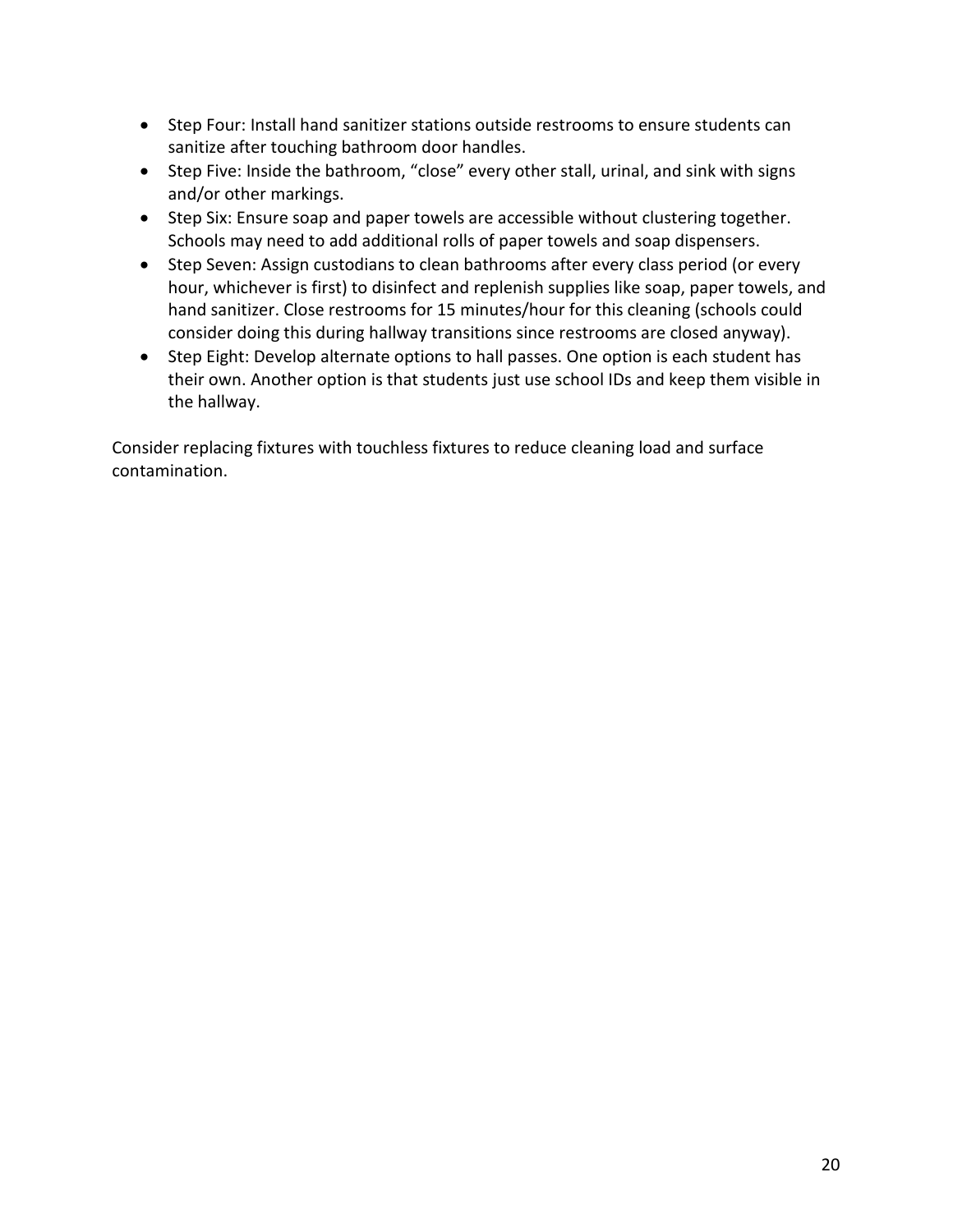# **APPENDIX A: CAPACITY EXERCISES**

#### **Classrooms**

- Plan around total maximum classroom capacity not school capacity as approximately 55-60% of the current capacity.
- Budget 44 square feet per student (reflecting 6 feet of social distancing).
- Budget 30 square feet per person in restrooms.
- Remove all materials that take space which are not immediately needed.
- • Identify all other rooms that can be used as classrooms (e.g., music or art rooms, libraries, sectioned MP rooms, etc.).
- • After this calculation, if there is still not room to house your full student population, then begin considering time adjustments and/or adding temporary space.

#### **Step 1: Determine Capacity**

- Collect data, enrollment numbers, staffing numbers, etc. for capacity analysis
- • Get a building plan that reflects all spaces, inclusive of square footage of the school and each available room that could be used as a classroom
- Identify spaces used as they currently are, with next year's forecasted enrollment

#### **Step 2: Start with Current Capacity**

- • Identify and determine an "on-site" capacity figure (how many square feet will be needed to support the student population, calculated as number of students multiplied by 44).
- • Schools and districts should ensure that they are considering required supplemental spaces. For example, some schools may require additional space for delivering special education services
- Identify an isolation space to temporarily locate students or staff who present with COVID-19 symptoms

#### **Step 3: Recapture Usable Space**

- Recapture all potential spaces that would allow for 44 square feet per student
- This would include all spaces except areas like kitchens, bathrooms, administrative space, etc.
- Identify if you have too much available space
	- $\circ$  If you have enough space, back out all of the least desirable spaces to have used as classroom spaces first. Continue until your population is safely housed.
	- needed. Determine next steps like shared enrollment with neighbor schools, o If you do not have enough space, calculate how much additional space is ordering a portable, or consider alternative scheduling models.

#### **Step 4: Communication**

- Determine feasibility of options determined through the protocol
- Draft a report of needs for decision-makers